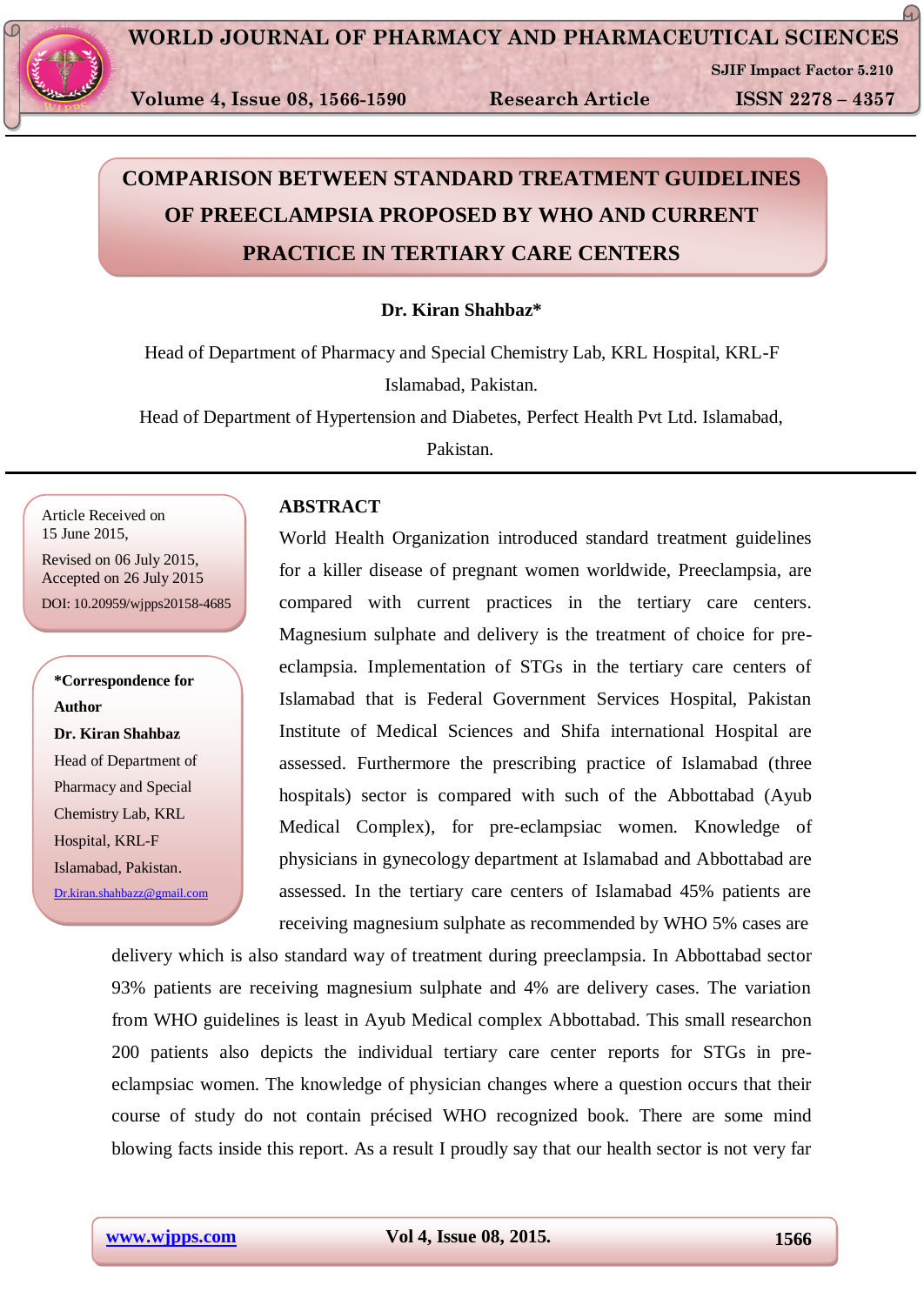away from standards proposed by World Health Organization for a better healthy environment.

**KEYWORDS:** WHO Stgs, Pre Eclampsia, Eclampsia, Prenatal Care, Magnesium Sulphate, Delivery Risks.

## **INTRODUCTION**

#### **Pre-eclampsia**

#### **Common Killer of Pregnant Women Worldwide**

(Also known as **toxemia** and **Pregnancy-Induced High Blood Pressure**) consists of high blood pressure, protein in the urine and edema (swelling). It can rapidly become severe preeclampsia, with very high blood pressure, visual disturbances, failing kidneys and elevated liver enzymes. In rare cases, pre-eclampsia develops into eclampsia, where potentially fatal convulsions occur. It also can become HELLP Syndrome (hemolysis (H), which is the breaking down of red blood cells, elevated liver enzymes (EL), and low platelet count (LP), which is potentially fatal to both the woman and her baby or babies

In this project keen efforts are made to assess the implementation of standard treatment guidelines proposed by WHO for pre-eclampsia women having no other ailment. Based on the latest scientific evidence, the World Health Organization (WHO) has recommended magnesium sulfate as the most effective, safe, and low-cost anticonvulsant medication to treat eclampsia and pre-eclampsia.

#### **STATEMENT OF PROBLEM**

If I list the statement of problems this would be very clear from the literature mentioned in the report that there is less or no research work on Standard Treatment Guidelines of preeclampsia in Asia and most importantly in Pakistan. We can find studies regarding diagnosis and even about treatment of pre-eclampsia but to assess the criterion of STGs prescription is the first project in Pakistan till now. This is very necessary keep ourselves in the line of standards introduces to avoid the mortality rate. Second problem might be of data collection as there are most pre-eclampsia cases those remain undiagnosed due to illiteracy. As for s this project is concerned this was to conduct in tertiary care centers of two developed cities of Pakistan so I am hopeful that there are; least chances of undiagnosed patients.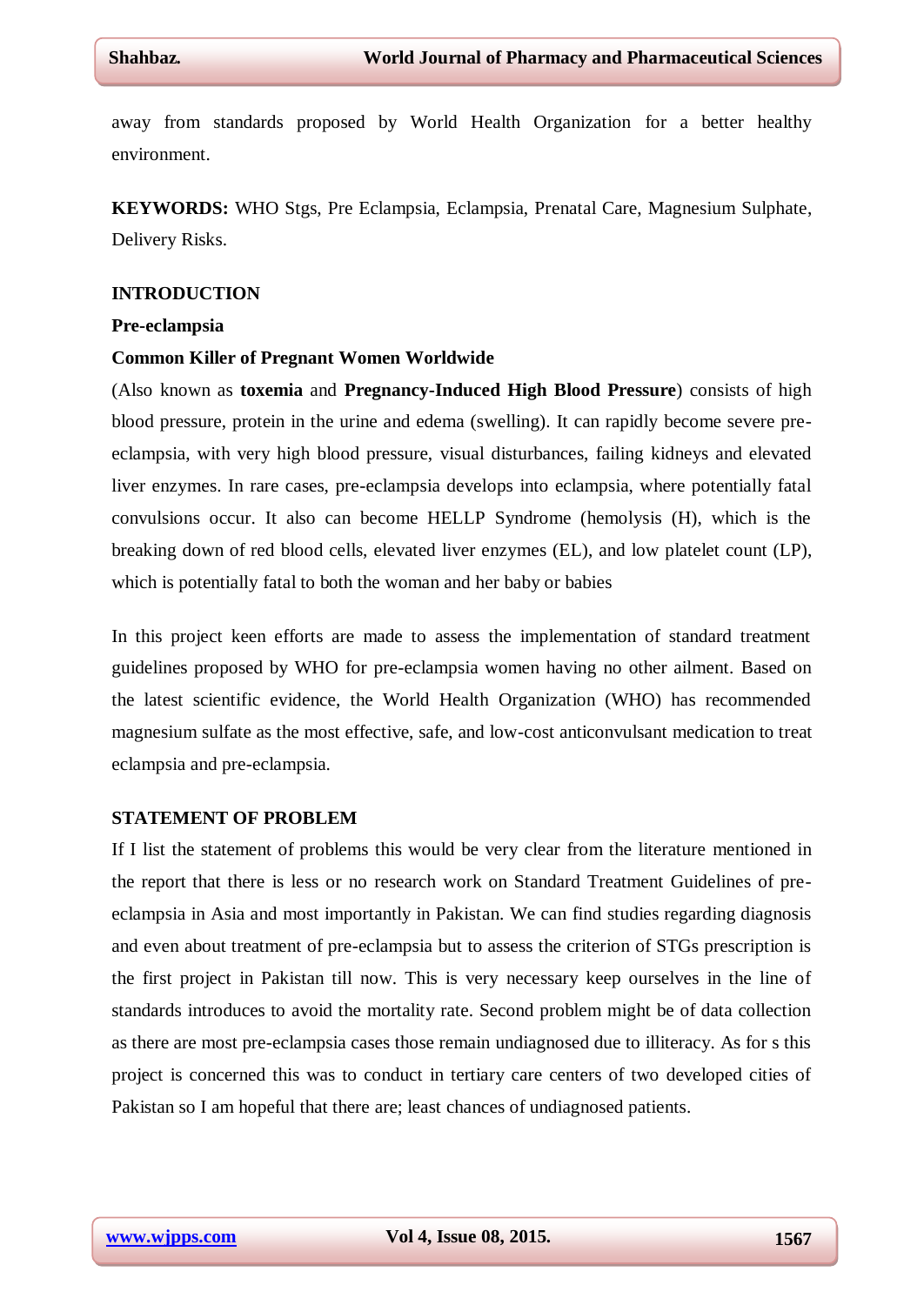#### **LITERATURE REVIEW**

P[reeclampsia](http://www.medicinenet.com/script/main/art.asp?articlekey=7441) is a very serious condition that affects seven to 10% of all pregnancies in the United States. This percentage is proposed by an author K. Bridget Brosnihan, a professor at Wake Forest University School of Medicine's Hypertension and Vascular Research Center. He further said in a news release. "It can be devastating to both mother and baby, and currently there is no cure except to deliver the [fetus"](http://www.medicinenet.com/script/main/art.asp?articlekey=3424) (Namen *et at*., 2001).

**A** 1998 review concluded that it is effective in preventing convulsions in women who have severe pre-eclampsia and in stopping convulsions in eclamptic women. The review consisted of 19 randomized, controlled trials, five retrospective studies and eight observational reports published in English between 1966 and February 1998. The review also concluded that more research is needed on whether magnesium sulfate is effective for women with mild preeclampsia and gestational high blood pressure (Witlin & Sabai, 1998; Heyborne, 2007).

Magnesium sulphate is the drug of choice in pre-eclampsia. In the United States, it has been used to treat severe pre-eclampsia for 60 years and is FDA-approved for this purpose (Rengan, *et al*., 2012).

The staff from MAYO Clinic says that the only cure for pre-eclampsia is delivery. You are at increased risk of seizures, placental abruption, stroke and possibly severe bleeding until your blood pressure decreases. Of course, if it's too early in your pregnancy, delivery may not be the best thing for your baby. If you've had pre-eclampsia in one or more previous pregnancies, some experts recommend more frequent prenatal visits than normally recommended for pregnancy. Your doctor may ask you to come in every two weeks between the 20th and 32nd week of your gestation, and weekly after that until delivery. They further says that magnesium sulphate should be given for treating seizures, if you have severe preeclampsia or HELLP syndrome, corticosteroid medications can temporarily improve liver and platelet functioning to help prolong your pregnancy and antihypertensive medicines are given to lower blood pressure. Corticosteroids can also help your baby's lungs become more mature in as little as 48 hours — an important step in helping a premature baby prepares for life outside the womb (Harms *et al*,. 2013).

**A** research was conducted in 2008 in which again magnesium sulphate was considered as first important drug in pre-eclampsia to be considered. The goal of this research is to develop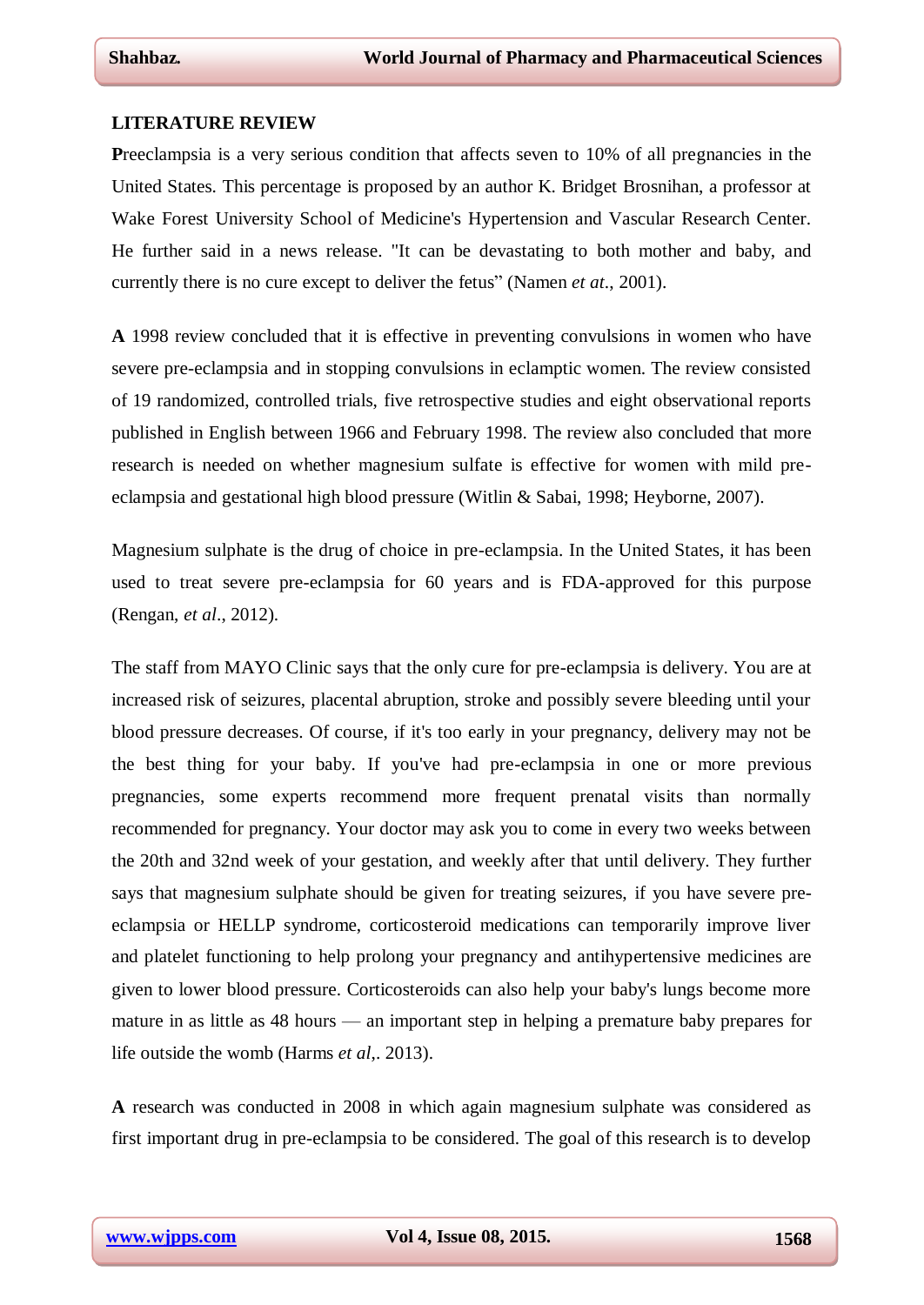a system of care that avoids overdose and facilitates the use of magnesium sulfate for the treatment of pre-eclampsia (Gangooly *et al.*, 2014).

**A**nother organized health center proposed that Delivery of the baby is the only way to cure [pre-eclampsia.](http://organizedwisdom.com/Preeclampsia) If [pre-eclampsia](http://organizedwisdom.com/Preeclampsia) develops when it is too early to deliver your baby, you may be put on [bed rest.](http://organizedwisdom.com/Bed_rest) Depending on your specific situation and severity of the preeclampsia, bed rest may be ordered at home or in the hospital (Keller *et al*., 2008).

**I**n the handbook of sign and symptoms third edition 2006 magnesium sulphate is advised as ked medicine in pre-eclampsia (Mecham, 2006).

**A**nother study was conducted by Dr. Nadia from King Edward Medical University and she focused on mid-wife care. She says to prescribe specialist-led care or to exclude general practitioner (GP) or midwife led care. It is recognized that all women benefit from a continuity of care and need midwifery care as part of their individual antenatal care plan, whatever their obstetric risk (Joseph *et al*.,2003).

**I**n 2007 Engender Health and the University of Oxford conducted the research in which they explained that use of magnesium sulphate in pre-eclampsia and eclampsia is beneficial and what hurdles discourages that use!

**T**his historic gathering of global public health experts identified the primary barriers to the use of magnesium sulfate: lack of national guidelines, shortage of educated and trained health care professionals, and scarce supplies of magnesium sulfate. They also admitted the WHO words that Epsom salt is safest and effective in above mentioned ailments (Hussein *et al*.,2011).

**I**n MAGPIE study 2000 it is said clearly that in some cases, women with preeclampsia or eclampsia can be stabilized temporarily with [magnesium sulfate](http://en.wikipedia.org/wiki/Magnesium_sulfate) intravenously to forestall seizures while steroid injections are administered to promote fetal lung maturation. Magnesium sulfate as a possible treatment was considered at least as far back as 1955, but only in recent years did its use in the UK replace the use of [diazepam](http://en.wikipedia.org/wiki/Diazepam) or [phenytoin.](http://en.wikipedia.org/wiki/Phenytoin) Study showed that magnesium sulphate is best when induced delivery needs to take place before 37 weeks gestation, it is accepted that there are additional risks to the baby from [premature birth](http://en.wikipedia.org/wiki/Premature_birth) that will require additional monitoring and care.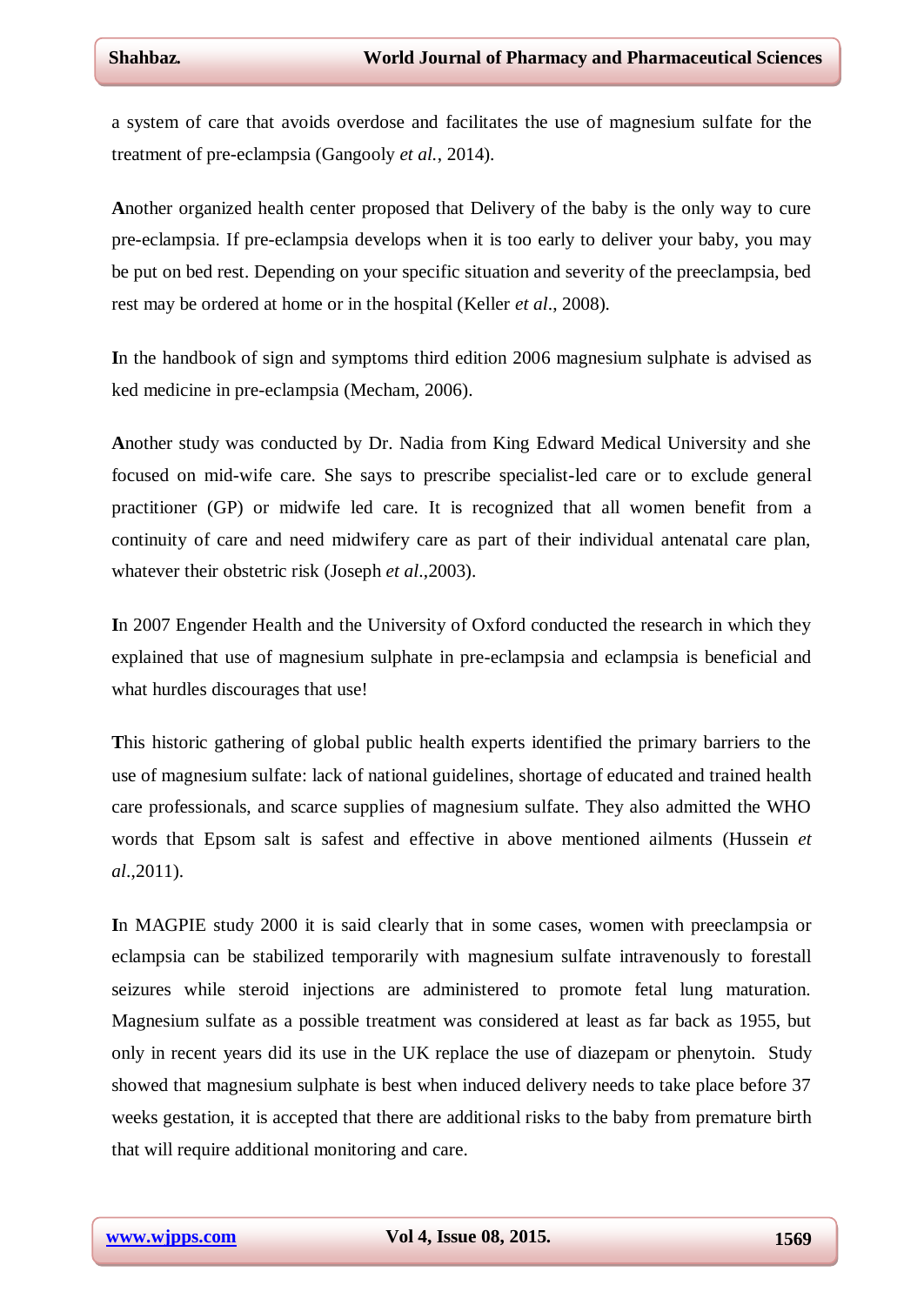**A**spirin supplementation is still being evaluated as to dosage, timing, and population and may provide a slight preventative benefit in some women; however, significant research has been done on aspirin and the results thus far are unimpressive (Figueiredo *et al*,. 2009).

**R**ecent research by the Medical Research Council (MRC) has shown that giving magnesium sulphate injections to pregnant women with pre-eclampsia halves their risk of developing eclampsia. New research suggests that the antioxidants contained in vitamin C, vitamin E, selenium, and lycopene can reduce the chance of pregnant women developing pre-eclampsia. Research into treatments of pre-eclampsia is ongoing (Fisk *et al.*,2009).

**T**he treatment available for PE is to stabilize the patient and terminate the pregnancy (Muffley *et al*.,2002).

## **SIGNIFICANCE OF STUDY**

This project would be a great addition in the previous studies made on STGs of pre-eclampsia internationally as this is first study of its type in Pakistan. Studies are there for prevalence, pathophysiology, treatment, diagnosis and way of dose administration of pre-eclampsia but to compare prescriptions prescribed by doctors with the standard treatment guidelines was a study felt to be conducted. In this way the level of qualification and practice method of physician is also assumed. Similarly a pharmacist is also involved in the study as I am also comparing the dose of STG given by World Health Organization. So directly or indirectly physician, pharmacist and patient is involved.

Furthermore the study will be an excellent help for all four tertiary centers to modify and monitor their prescriptions. This will involve the better work of physician and pharmacist and a better health care system of pre-eclampsiac women.

## **BACKGROUND**

Preeclampsia is a disorder that occurs only during pregnancy and the postpartum period and affects both the mother and the unborn baby. Affecting at least 5-8% of all pregnancies, it is a rapidly progressive condition characterized by high blood pressure and the presence of protein in the urine. Swelling, sudden weight gain, headaches and changes in vision are important symptoms; however, some women with rapidly advancing disease report few symptoms.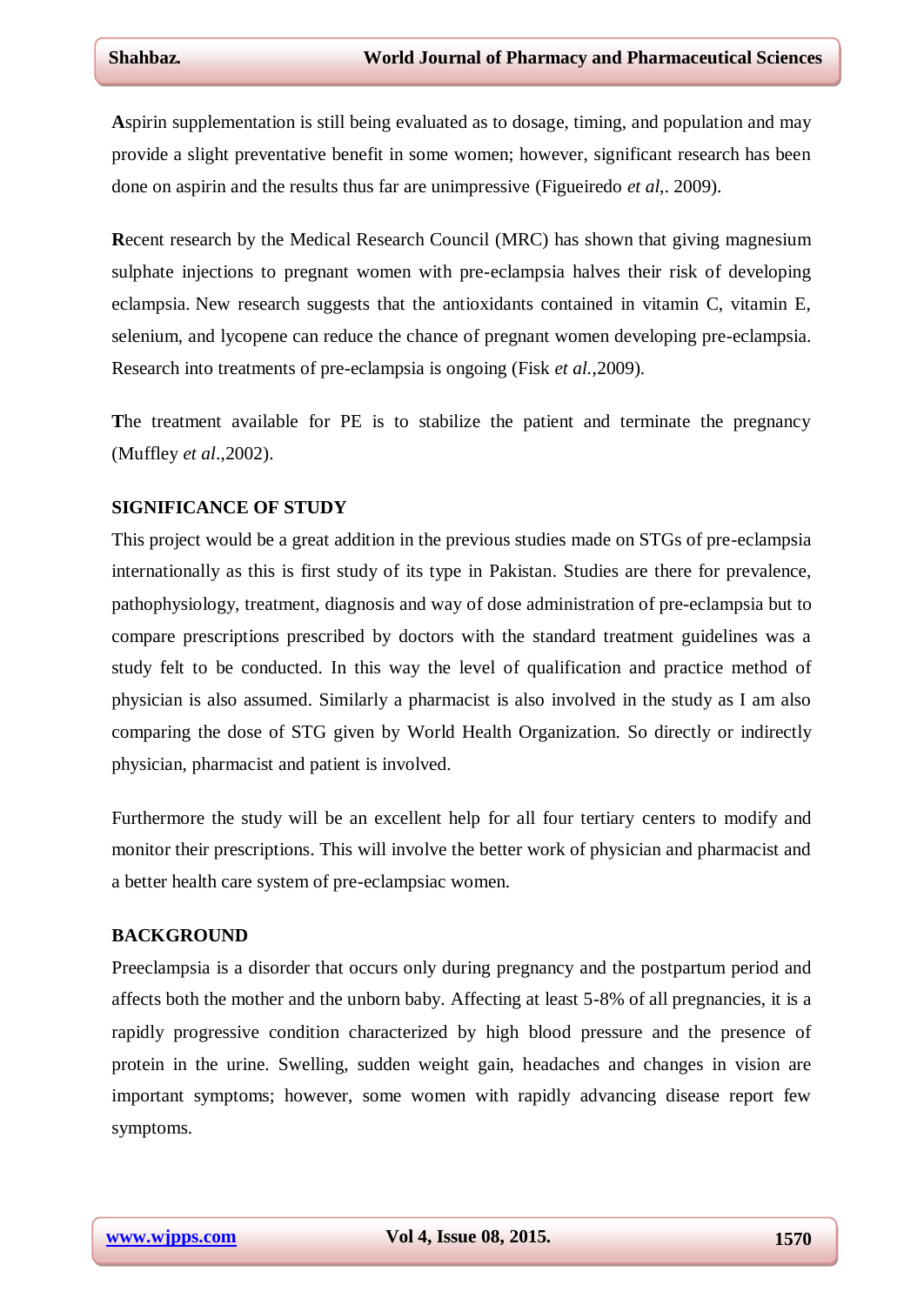Globally, preeclampsia and other hypertensive disorders of pregnancy are a leading cause of maternal and infant illness and death. By conservative estimates, these disorders are responsible for 76,000 maternal and 500,000 infant deaths each year (Wambach *et al*., 2014).

## **ECLAMPSIA**

**Eclampsia**, an acute and life-threatening complication of [pregnancy,](http://en.wikipedia.org/wiki/Pregnancy) is characterized by the appearance of [tonic-clonic seizures,](http://en.wikipedia.org/wiki/Tonic-clonic_seizure) usually in a patient who had developed [preeclampsia.](http://en.wikipedia.org/wiki/Preeclampsia) (Preeclampsia and eclampsia are collectively called Hypertensive disorder of pregnancy and toxemia of pregnancy).

Eclampsia excludes seizures and coma that happen during pregnancy but are due to preexisting or organic brain disorders (Program, 2000).

## **ANTENATAL CARE**

The regular antenatal visits are designed to increase in frequency in later pregnancy. This increase is in order to assess the likely ability of the baby to be delivered vaginally and to assess the growth and development of the baby; but of equal importance, the blood pressure and urine are screened for preeclampsia.

If the blood pressure is increased at any time before the delivery, then women may be requested to have more frequent blood pressure readings. They might be asked to visit a day stay unit where the blood pressures are taken for a few hours (rather than a one off reading) and the baby is assessed.

If increased blood pressure alone develops, some units may start tablets to lower the blood pressure (or at least prevent further rises in blood pressure). If other features of preeclampsia occur, such as headaches or liver pain, then admission to hospital is likely to be required in a multidisciplinary Centre such as a major teaching hospital. It is likely that blood pressure specialists will be involved early in the decision about the use of tablets and the possible timing of the delivery.

## **OBJECTIVES**

 I plan to conduct a comparative study among the tertiary health care centers of Islamabad sector to have a brief review of criterion of implementation of standard treatment guidelines of preeclampsia in women.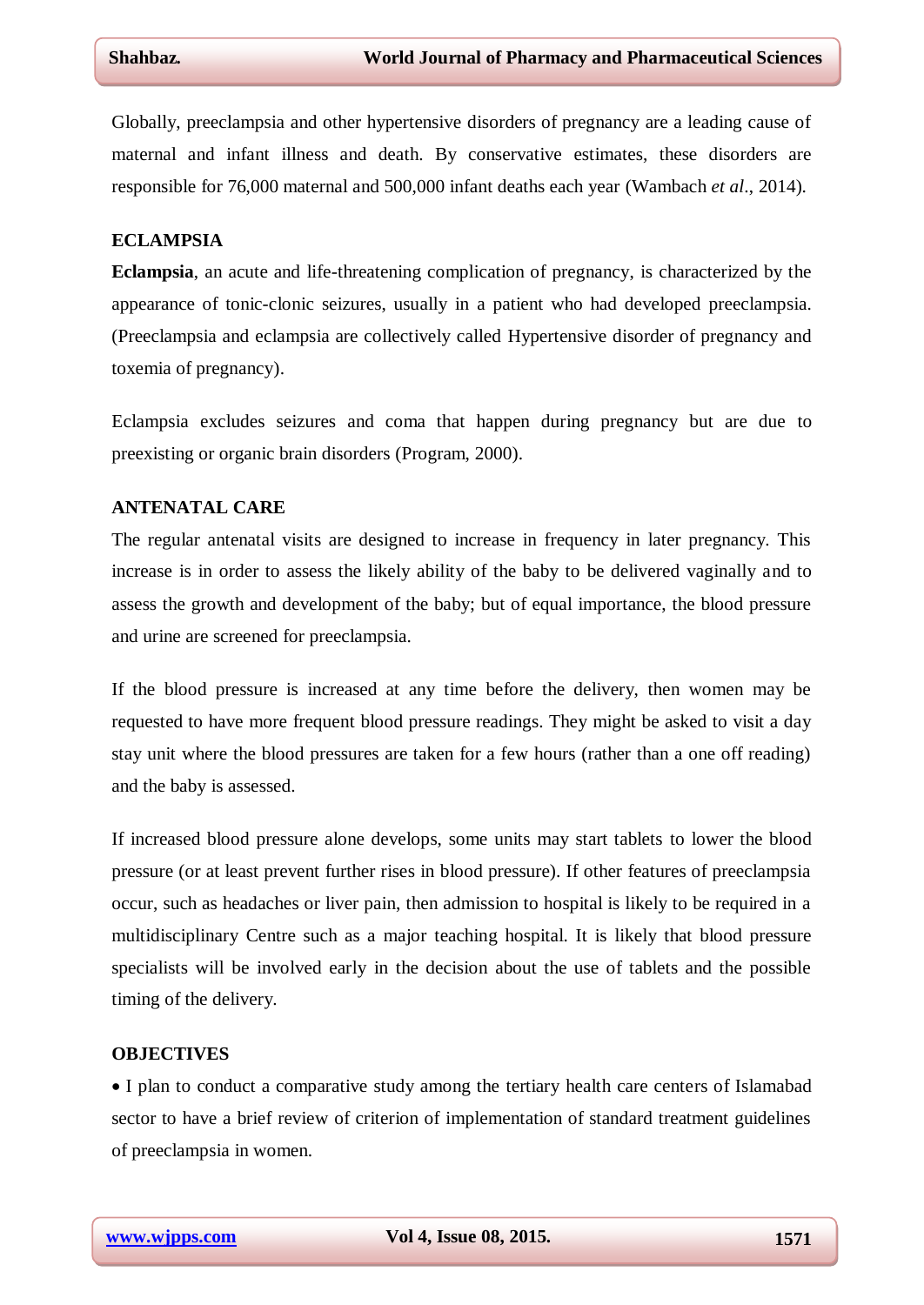I am also determined to have renounced comparison between three tertiary health care centers, in Islamabad and with one such center in Abbottabad;Ayub Medical Hospital.

## **MAIN OBJECTIVES OF THE STUDY**

1.To make a comparison of standard treatment of pre-eclampsia with the current practice in the tertiary health centers of Islamabad.

2.To compare current practice of treatment of preeclampsia in Islamabad & one tertiary care center in Abbottabad

3.Percentage of qualified staff in hospitals.

4.Knowledge of medical person in pre-eclampsia**.**

## **RATIONALE**

- Helping, develop and/or reinforce world's international protocols mandatory for preeclampsia.
- Ensuring awareness among the people will increase even during the survey session when i will meat such patients in the tertiary health centers.
- I will be able to find deviation from standard treatment; if any.
- This project firstly depicts the difference of treatment in basic health unit of capital city to one of the basic health unit in Abbottabad city.
- A clear idea from the death rate will give the importance of research work required in this ailment. Also it may alert the ministry to put an eye towards such tertiary facilities.
- Definitely a step towards prevention.

#### **FEATURES**

- Simple and easy to understand project about the world's killing disease in women.
- Depicts a clear cut way to step forward for the filling of gaps.
- Interview and questionnaire creates awareness among the local people.

## **METHODOLOGY**

## **TYPE OF STUDY**

Cross-sectional comparative study.

## **STUDY SETTING**

**Tertiary care centers of Islamabad, and Abbottabad Pakistan.**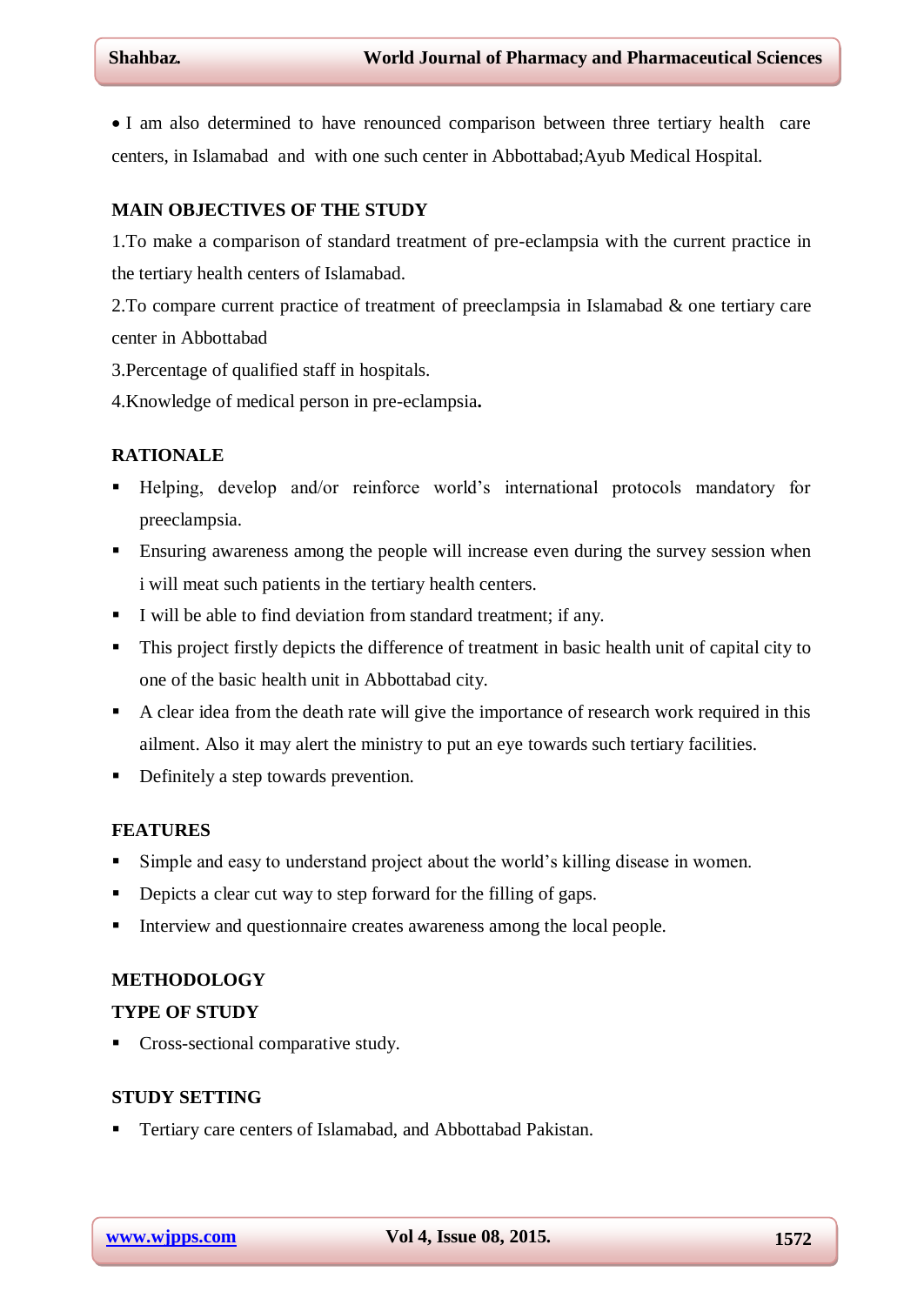## **DATA RESPONDENT**

**Pregnant women and physician.** 

## **SAMPLE SIZE**

- 100 prescriptions.
- 100 questionnaire filled by physician.

## **SAMPLE STRATEGY**

• Convenience sampling technique.

## **DATA ANALYSIS TOOL**

SPSS VERSION 17.0

## **VARIABLES**

- Knowledge of doctors about standard treatment
- Gestational age of the patient
- Age of the patient
- **Magnesium sulphate present as standard**
- Nifidipine in the prescription
- Aldomet in the prescription
- Normal saline through IV in prescription
- Dexomethasone present in prescription
- **Frusemide present in prescription**
- ISDN present in prescription
- Methyl dopa present in prescription
- Aspirin present in prescription
- Captopril present in prescription
- Iron sulphate present in prescription
- **Multivitamin present in prescription**

## **INDICATORS**

- 1. %age of prescriptions containing MgSO4 only.
- 2. %age of prescriptions containing calcium gluconate only
- 3. %age of prescriptions containing calcium gluconate + magnesium sulphate.
- 4. %age of prescriptions containing Dihydralazine only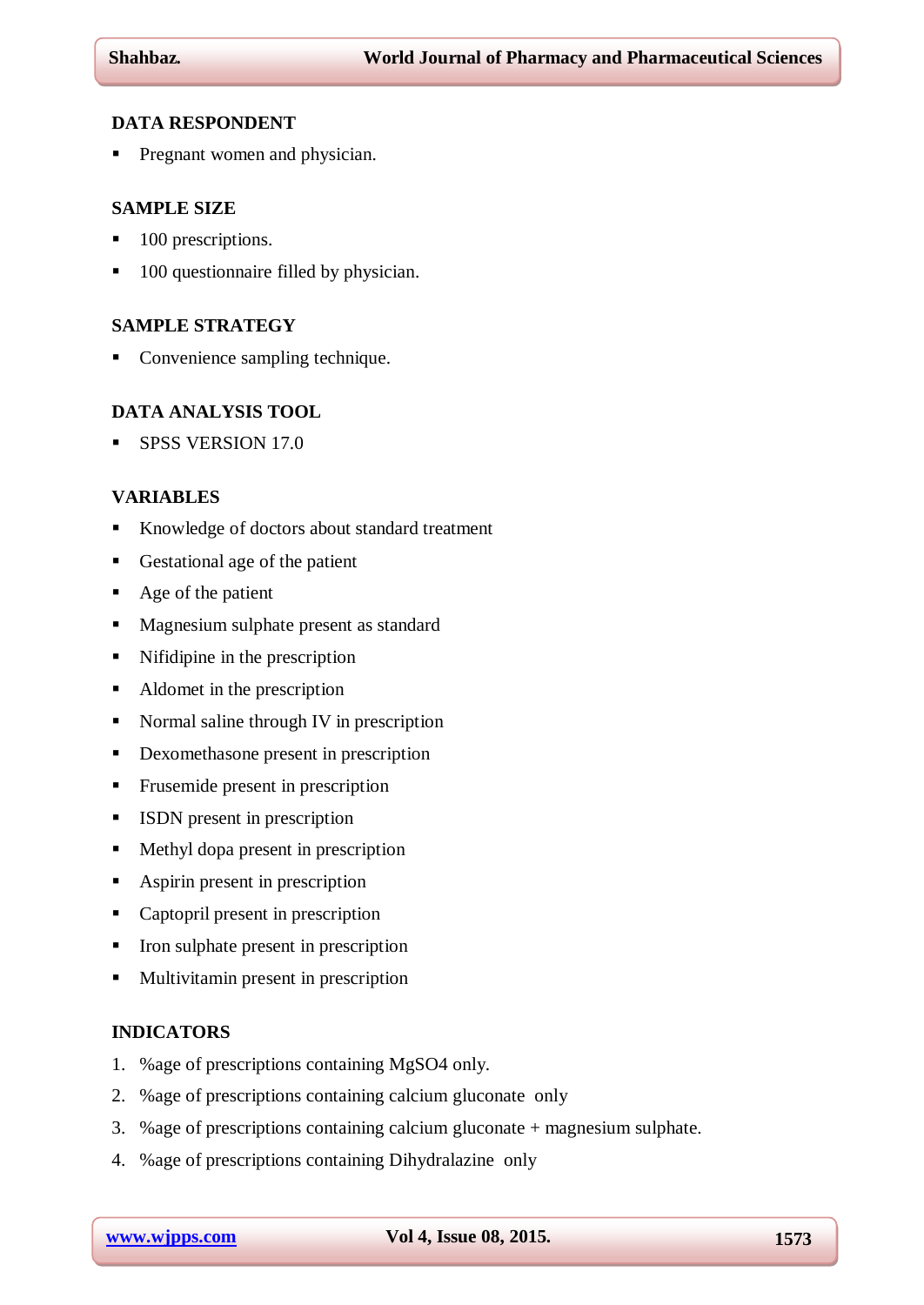- 5. %age of prescriptions containing calcium gluconate + magnesium sulphate + Dihydralazine.
- 6. %age of prescriptions containing some new drugs.
- **7.** %age of delivery or abortion cases.

## **RESULTS**

# **FREQUENCIES FOR ISLAMABAD DATA (THROUGH SPSS 17)**

|                | Age of patient<br>at ISB                                                                       | <b>Gestational age</b><br>of patient at ISB       | <b>Magnesium</b><br>sulphate prescribed<br>or delivery advised<br>at ISB | Methyl dopa<br>prescribed at<br><b>ISB</b>     | <b>Nifidipine</b><br>prescribed<br>at ISB | <b>Frusemide</b><br>prescribed at<br><b>ISB</b>             |
|----------------|------------------------------------------------------------------------------------------------|---------------------------------------------------|--------------------------------------------------------------------------|------------------------------------------------|-------------------------------------------|-------------------------------------------------------------|
| <b>Missing</b> | $\overline{0}$                                                                                 | $\theta$                                          | 0                                                                        | $\overline{0}$                                 | 0                                         | $\Omega$                                                    |
| Valid          | 100                                                                                            | 100                                               | 100                                                                      | 100                                            | 100                                       | 100                                                         |
|                | <b>ISDN</b><br>prescribed at<br><b>ISB</b>                                                     | Captopril<br>prescribed at<br><b>ISB</b>          | Amino infusion<br>prescribed at ISB                                      | <b>Steroids</b><br>prescribed at<br><b>ISB</b> | Aspirin<br>prescribed<br>at ISB           | Iron sulphate<br>prescribed at<br>ISB to pre-<br>eclampsiac |
| Missing        | $\Omega$                                                                                       | $\theta$                                          | 0                                                                        | $\overline{0}$                                 | $\Omega$                                  | $\theta$                                                    |
| Valid          | 100                                                                                            | 100                                               | 100                                                                      | 100                                            | 100                                       | 100                                                         |
|                | Vitamin B12 or<br>folic acid or<br>normal saline<br>prescribed at<br>ISB to pre-<br>eclampsiac | What is STG for<br>pre-eclampsia<br>by WHO in ISB |                                                                          |                                                |                                           |                                                             |
| <b>Missing</b> | 0                                                                                              | $\theta$                                          |                                                                          |                                                |                                           |                                                             |
| Valid          | 100                                                                                            | 100                                               |                                                                          |                                                |                                           |                                                             |

**Table 1:** *Frequencies for Islamabad Data*

A sample of 100 was taken from Islamabad for each variable including the prescription sample for standard drug advice check. Physician knowledge assessment includes questionnaires as tools.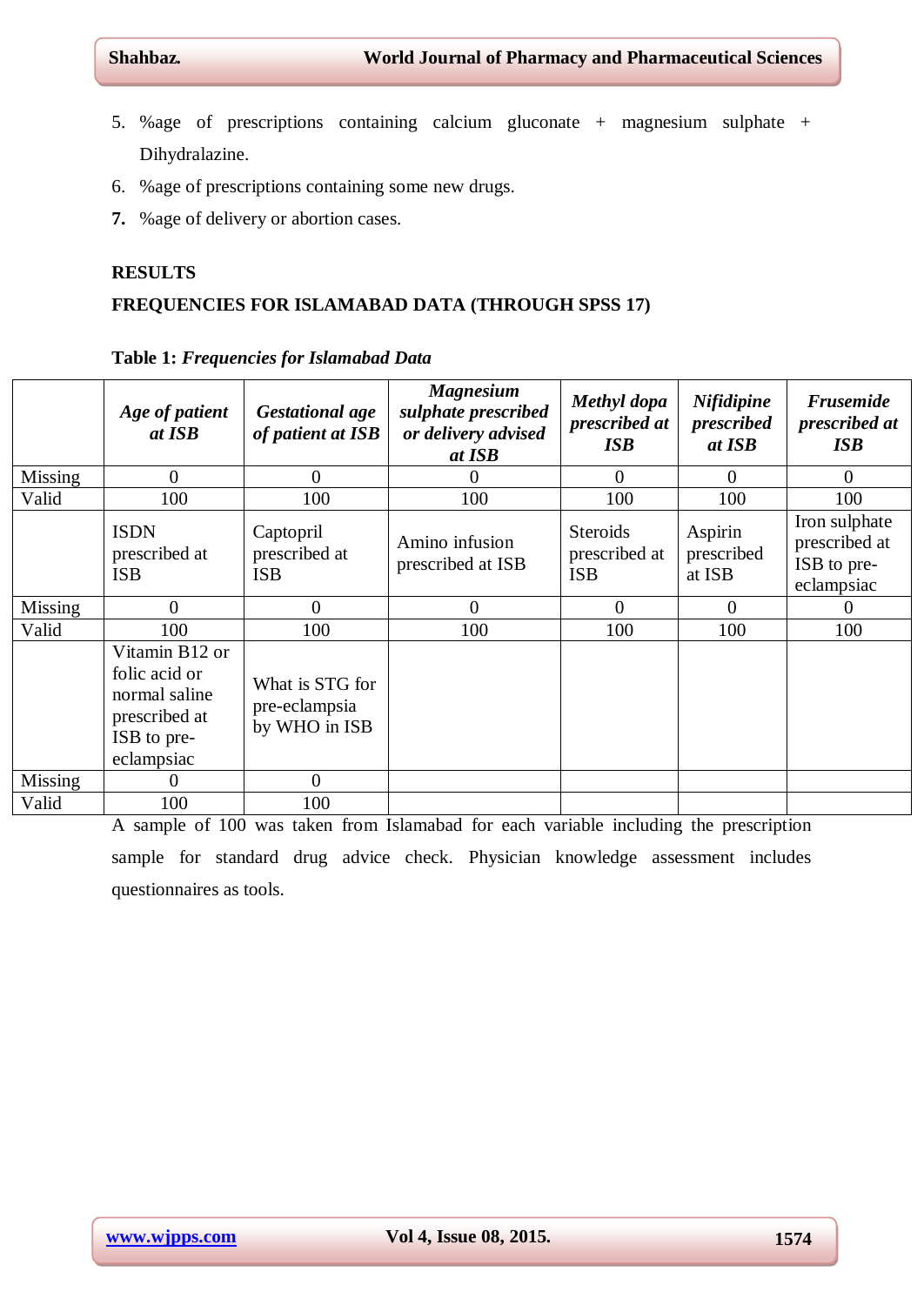|       | <u> 10010 - 11.30 cj puncin in 10</u> | <b>Frequency</b> | <b>Percent</b> | <b>Valid Percent</b> | <b>Cumulative Percent</b> |
|-------|---------------------------------------|------------------|----------------|----------------------|---------------------------|
|       | 18                                    |                  | 1.0            | 1.0                  | 1.0                       |
|       | 20                                    | $\overline{5}$   | 5.0            | 5.0                  | 6.0                       |
|       | 21                                    | $\overline{2}$   | 2.0            | 2.0                  | 8.0                       |
|       | 22                                    | $\mathbf{1}$     | 1.0            | 1.0                  | 9.0                       |
|       | 23                                    | 3                | 3.0            | 3.0                  | 12.0                      |
|       | 24                                    | $\overline{4}$   | 4.0            | 4.0                  | 16.0                      |
|       | 25                                    | 13               | 13.0           | 13.0                 | 29.0                      |
|       | 26                                    | $\overline{7}$   | 7.0            | 7.0                  | 36.0                      |
|       | 27                                    | 3                | 3.0            | 3.0                  | 39.0                      |
|       | 28                                    | 9                | 9.0            | 9.0                  | 48.0                      |
| Valid | 29                                    | 3                | 3.0            | 3.0                  | 51.0                      |
|       | 30                                    | 11               | 11.0           | 11.0                 | 62.0                      |
|       | 31                                    | $\overline{4}$   | 4.0            | 4.0                  | 66.0                      |
|       | 32                                    | 11               | 11.0           | 11.0                 | 77.0                      |
|       | 34                                    | $\overline{4}$   | 4.0            | 4.0                  | 81.0                      |
|       | 35                                    | $\overline{7}$   | 7.0            | 7.0                  | 88.0                      |
|       | 36                                    | 3                | 3.0            | 3.0                  | 91.0                      |
|       | 38                                    | $\mathbf{1}$     | 1.0            | 1.0                  | 92.0                      |
|       | 39                                    | $\overline{4}$   | 4.0            | 4.0                  | 96.0                      |
|       | 40                                    | $\overline{4}$   | 4.0            | 4.0                  | 100.0                     |
|       | Total                                 | 100              | 100.0          | 100.0                |                           |

# **Table 2:** *Age of patient at ISB*

The age frequency chart from Islamabad shows that most pre-eclampsia pregnant women are from the age group of 25years -30years. The age group highly suffering is 25years of age with 13% cases found.

## **Table 3:** *Gestational age of patient at ISB*

|       |       | <b>Frequency</b> | <b>Percent</b> | <b>Valid Percent</b> | <b>Cumulative Percent</b> |
|-------|-------|------------------|----------------|----------------------|---------------------------|
|       |       |                  | 12.0           | 2.0                  | 2.0                       |
| Valid |       | 88               | 88.0           | 88.0                 | 100.0                     |
|       | Total | 100              | 100.0          | 100.0                |                           |

According to the Islamabad data the gestational age in which pre-eclampsia occurs 88% is 3rd trimester which is according to the standard studies. As pre-eclampsia occurs mostly in 32<sup>nd</sup> week of the pregnancy. (11)

|       |                               | Frequency | <b>Percent</b> | <b>Valid Percent</b> | <b>Cumulative Percent</b> |
|-------|-------------------------------|-----------|----------------|----------------------|---------------------------|
| Valid | STG absent                    | 55        | 55.0           | 55.0                 | 55.0                      |
|       | magnesium<br>sulphate present | 40        | 40.0           | 40.0                 | 95.0                      |
|       | Delivery                      |           | 5.0            | 5.0                  | 100.0                     |
|       | Total                         | 100       | 100.0          | 100.0                |                           |

This data from Islamabad clearly depicts that the WHO recommended standard for preeclampsia is present in only 40% of prescriptions. In 55% prescriptions it is absent. On the other hand 5% are the delivery cases in pre-eclampsia which is more ideal as treatment as proposed by studies. (4)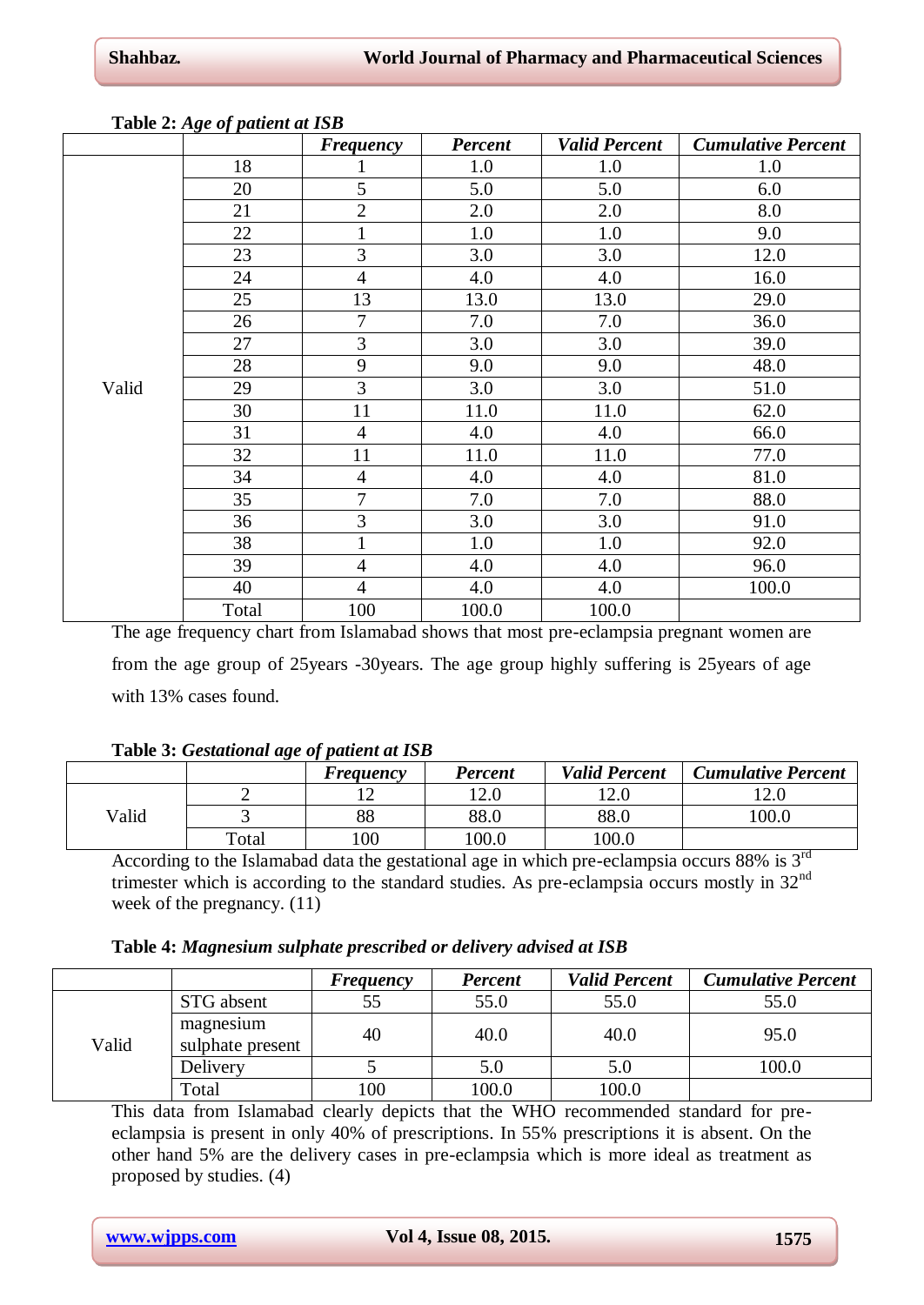|  |  |  | Table 5: Methyl dopa prescribed at ISB |  |
|--|--|--|----------------------------------------|--|
|--|--|--|----------------------------------------|--|

|       |         | Frequency | <b>Percent</b> | <b>Valid Percent</b> | <b>Cumulative Percent</b> |
|-------|---------|-----------|----------------|----------------------|---------------------------|
|       | Absent  |           | 12.0           | 12.0                 | 12.0                      |
| Valid | Present | 88        | 88.0           | 88.0                 | 100.0                     |
|       | Total   | 00        | 100.0          | 100.0                |                           |

The trend of prescribing methyl dopa is 88% which is more than MgSO4. The clear deviation from standard can be observed from the table. Hence methyl dopa is one of the blood pressure lowering medicines given in pregnancy.

## **Table 6:** *Nifidipine prescribed at ISB*

|       |         | Freguency | Percent | <b>Valid Percent</b> | <b>Cumulative Percent</b> |
|-------|---------|-----------|---------|----------------------|---------------------------|
|       | Absent  | 48        | 48.0    | 48.0                 | 48.0                      |
| Valid | Present |           | 52.0    | 52.0                 | 100.0                     |
|       | Total   | 100       | 100.0   | 100.0                |                           |

Nifidipine is present in 52 % of prescriptions which is again more than MgSO4.

## **Table 7:** *Frusemide prescribed at ISB*

|       |         | Freguency | <b>Percent</b> | <b>Valid Percent</b> | <b>Cumulative Percent</b> |
|-------|---------|-----------|----------------|----------------------|---------------------------|
|       | Absent  |           | 71.0           | 71.0                 | 71.0                      |
| Valid | Present | 29        | 29.0           | 29.0                 | 100.0                     |
|       | Total   | 100       | 100.0          | 100.0                |                           |

71% of prescriptions do not contain furosemides. Which shows that trend of prescribing this medicine during pre-eclampsia in Islamabad is only 29%.

## **Table 8:** *ISDN prescribed at ISB*

|       |         | <b>Frequency</b> | <b>Percent</b> | <b>Valid Percent</b> | <b>Cumulative Percent</b> |
|-------|---------|------------------|----------------|----------------------|---------------------------|
| Valid | Absent  |                  | 83.0           | 83.0                 | 83.0                      |
|       | Present |                  | 17.0           | l7.0                 | 100.0                     |
|       | Total   | 100              | 100.0          | 100.0                |                           |

At Islamabad only 17% of prescriptions for pre-eclampsia contain isosorbide dinitrate.

## **Table 9:** *Captopril prescribed at ISB*

|       |         | <b>Frequency</b> | <b>Percent</b> | <b>Valid Percent</b> | <b>Cumulative Percent</b> |
|-------|---------|------------------|----------------|----------------------|---------------------------|
| Valid | Absent  |                  | 65.0           | 65.0                 | 65.0                      |
|       | Present |                  | 35.0           | 35.0                 | 100.0                     |
|       | Total   | 100              | 100.0          | 100.0                |                           |

At the same vicinity in tertiary care centers 35% prescriptions of pre-eclampsia patient contain captopril for lowering blood pressure. Captopril is a ACE inhibitor prescribed to lower the BP. Its prescribing practice at Islamabad is against the WHO standards. It is contraindicated during  $2<sup>nd</sup>$  and third trimester of pregnancy (Kleinschnitz, Meuth, S., Kieseier & Wiendl, 2007).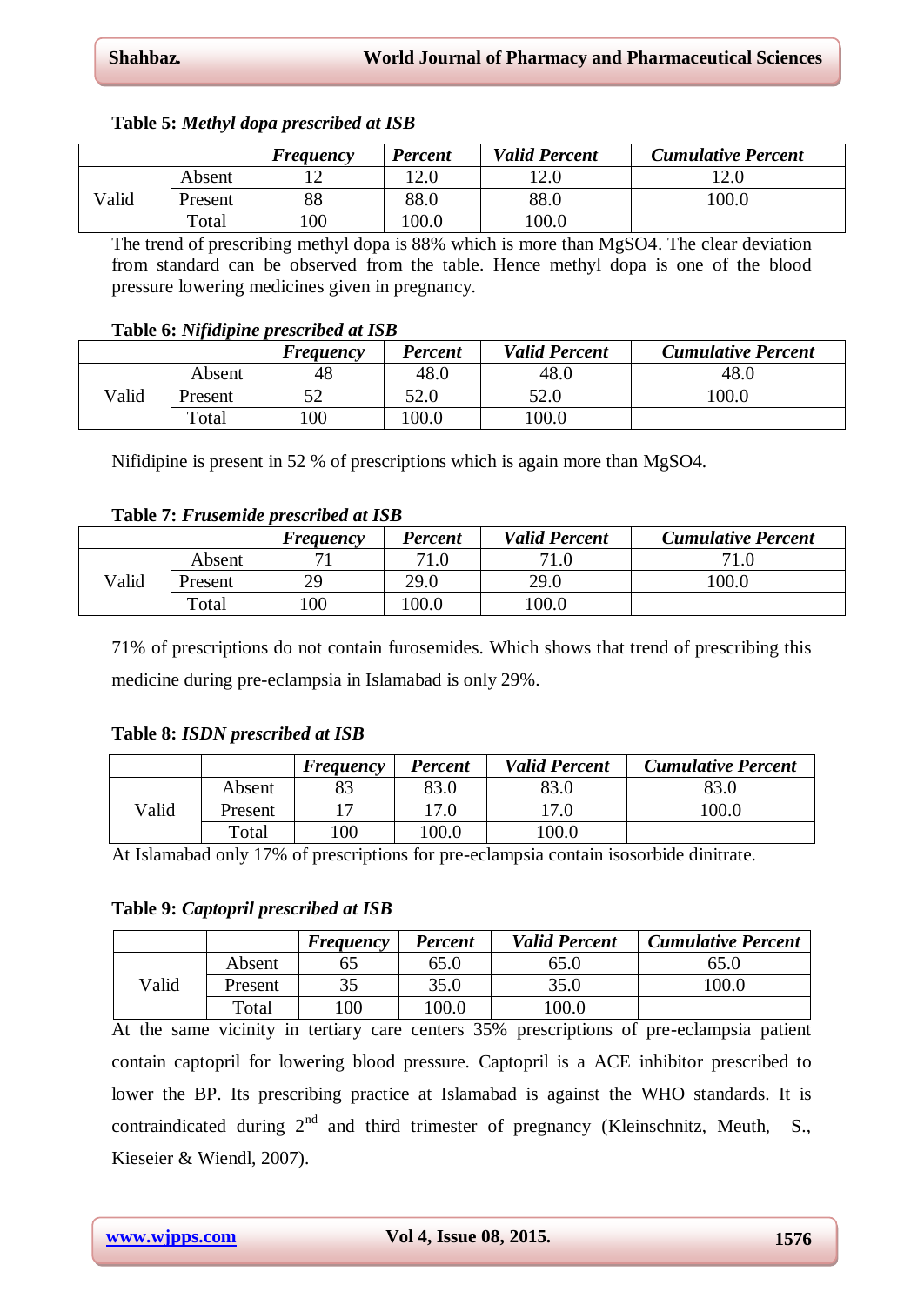|       |         | <b>Frequency</b> | <b>Percent</b> | <b>Valid Percent</b> | <b>Cumulative Percent</b> |
|-------|---------|------------------|----------------|----------------------|---------------------------|
|       | Absent  | 87               | 87.0           |                      | 87.0                      |
| Valid | Present |                  | 13.0           | 13.0                 | 100.0                     |
|       | Total   | 100              | 100.0          | 100.0                |                           |

## **Table 10:** *Amino infusion prescribed at ISB*

Only 13% patients are taking aminoevil infusion to fulfill the deficiency of protein due to proteinurea.

## **Table 11:** *Steroids prescribed at ISB*

|       |         | <b>Frequency</b> | Percent | <b>Valid Percent</b> | <b>Cumulative Percent</b> |
|-------|---------|------------------|---------|----------------------|---------------------------|
|       | Absent  | 78               | 78.0    | 78.0                 | 78.0                      |
| Valid | Present |                  | 22.0    | 22.0                 | 100.0                     |
|       | Total   | 00               | 100.0   | 100.0                |                           |

22% of prescriptions at Islamabad contained dexomethasone as important medicine for maturation of baby's lungs.

## **Table 12:** *LOPRIN prescribed at ISB*

|       |         | <b>Frequency</b> | <b>Percent</b> | <b>Valid Percent</b> | <b>Cumulative Percent</b> |
|-------|---------|------------------|----------------|----------------------|---------------------------|
|       | Absent  | '6               | 76.0           | 76.0                 | 76.0                      |
| Valid | Present | 24               | 24.0           | 24.0                 | 100.0                     |
|       | Total   | 100              | 100.0          | 100.0                |                           |

24% of total prescriptions contain Loprin which is very good at some stages during pregnancy but according to age.

## **Table 13:** *Iron sulphate prescribed at ISB to pre-eclampsiac*

|       |         | <b>Frequency</b> | <b>Percent</b> | <b>Valid Percent</b> | <b>Cumulative Percent</b> |
|-------|---------|------------------|----------------|----------------------|---------------------------|
|       | Absent  | 98               | 98.0           | 98.0                 | 98.0                      |
| Valid | Present |                  | 2.0            | 2.0                  | 100.0                     |
|       | Total   | 100              | 100.0          | 100.0                |                           |

Only 2% of prescriptions contain iron sulphate to fulfill the iron deficiency and ultimately haemoglobin deficiency.

| Table 14: Vitamin B12 or folic acid or normal saline prescribed at ISB to pre-eclampsiac |  |
|------------------------------------------------------------------------------------------|--|
|------------------------------------------------------------------------------------------|--|

|       |               | <b>Frequency</b> | <b>Percent</b> | <b>Valid Percent</b> | <b>Cumulative Percent</b> |
|-------|---------------|------------------|----------------|----------------------|---------------------------|
| Valid | Absent        | 90               | 90.0           | 90.0                 | 90.0                      |
|       | Vitamin       |                  | 0.U            | 0.U                  | 96.0                      |
|       | Normal saline |                  | 4.O            | 4.O                  | 100.0                     |
|       | Total         | 00               | 100.0          | 0.001                |                           |

6% of prescriptions contain vitamin B12 in them to fulfill the folic acid deficiency. Similarly 4% prescriptions contain normal sline drips. However some research says that to a preeclampsiac patient at ward a normal saline iv should be compulsory part of prescription.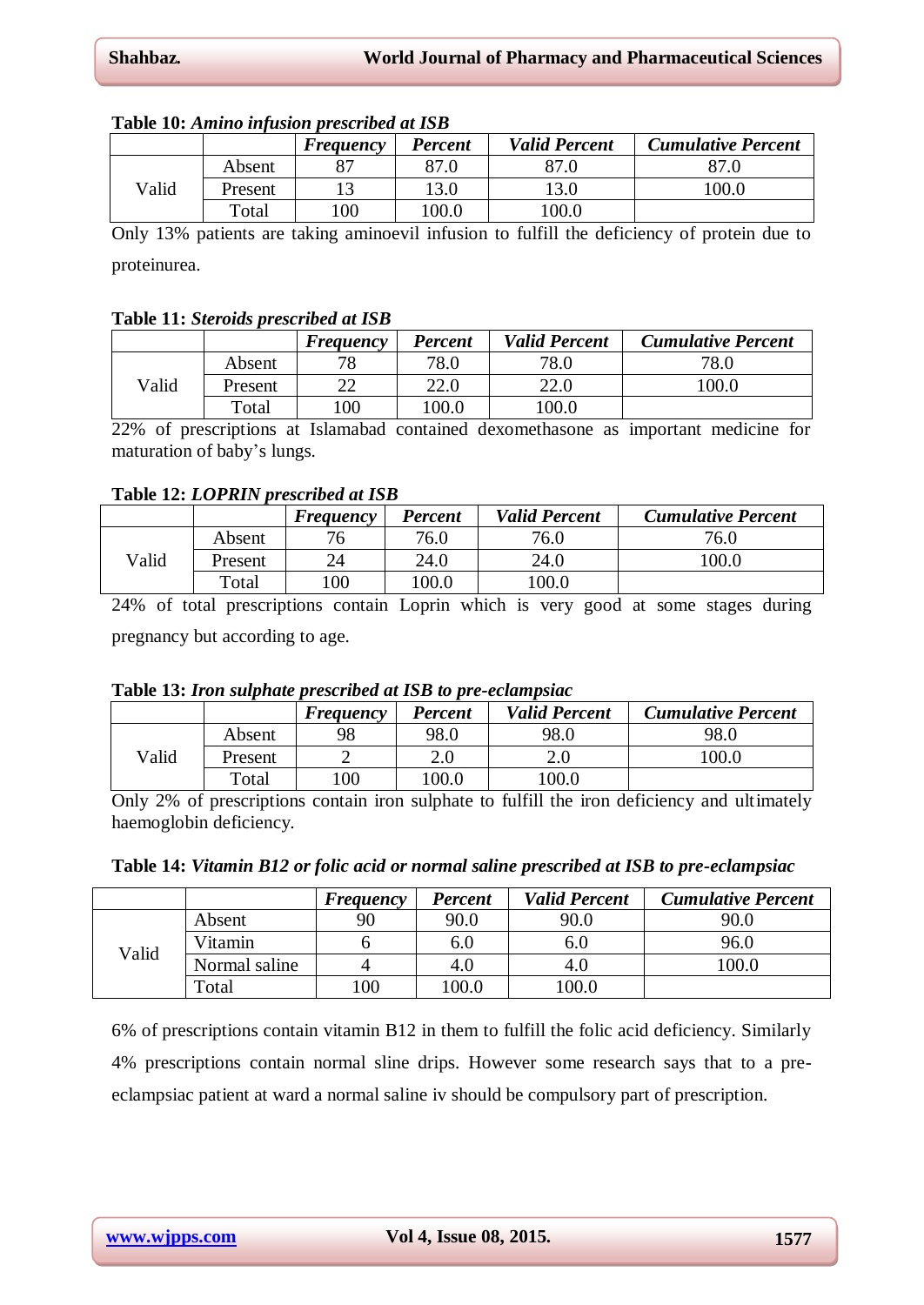|       |                        | <b>Frequency</b> | <b>Percent</b> | <b>Valid Percent</b> | <b>Cumulative Percent</b> |
|-------|------------------------|------------------|----------------|----------------------|---------------------------|
| Valid | They Do not Know       |                  | 6.0            | 6.0                  | 6.U                       |
|       | They Know              | 26               | 26.0           | 26.0                 | 32.0                      |
|       | gynecologist not found | 68               | 68.0           | 68.0                 | 100.0                     |
|       | Total                  | 100              | 100.0          | 100.0                |                           |

**Table 15:** *What is STG for pre-eclampsia by WHO in ISB*

In the tertiary care centers of Islamabad the knowledge of the physician about standard treatment given by WHO was only 6%. 26% of the physicians said that they do not know what WHO recommends for pre-eclampsia. Some of them said that they follow RCOG (Royal College of Obstetrics and Gynecology) recommendations and their notebooks are in their syllabi.

**Table 16:** *Frequency Data for Abbottabad (Through SPSS 17)*

|                | Age of patient<br>at AMC | <b>Gestational age of</b><br>patient at AMC | <b>Magnesium sulphate</b><br>prescribed or delivery<br>advised at AMC | Methyl dopa<br>prescribed at<br>AMC | <b>Nifidipine</b><br>prescribed<br>at AMC |
|----------------|--------------------------|---------------------------------------------|-----------------------------------------------------------------------|-------------------------------------|-------------------------------------------|
| <b>Missing</b> | $\Omega$                 | $\theta$                                    |                                                                       |                                     | $\theta$                                  |
| Valid          | 100                      | 100                                         | 100                                                                   | 100                                 | 100                                       |
|                | Frusemide                | ISDN prescribed at                          | prescribed<br>Captopril<br>at                                         | infusion<br>Amino                   | Steroid                                   |
|                | prescribed<br>at         | AMC                                         | AMC                                                                   | prescribed<br>at                    | prescribed                                |
|                | <b>AMC</b>               |                                             |                                                                       | AMC                                 | at AMC                                    |
| Missing        | 0                        | 0                                           | $\Omega$                                                              | $\theta$                            | $\Omega$                                  |
| Valid          | 100                      | 100                                         | 100                                                                   | 100                                 | 100                                       |
|                | Aspirin                  | Iron<br>sulphate                            | Vitamin B12 or folic acid                                             | What is STG for                     |                                           |
|                | prescribed<br>at         | prescribed at AMC                           | saline<br>normal<br><b>or</b>                                         | pre-eclampsia by                    |                                           |
|                | <b>AMC</b>               |                                             | AMC<br>prescribed<br>at<br>to                                         | WHO in AMC                          |                                           |
|                |                          |                                             | preeclampsiac                                                         |                                     |                                           |
| Missing        | $\Omega$                 | $\Omega$                                    | $\theta$                                                              | $\Omega$                            | $\overline{0}$                            |
| Valid          | 100                      | 100                                         | 100                                                                   | 100                                 | 100                                       |

A sample of 100 was taken from Abbottabad for each variable including the prescription sample for standard drug advice check. Physician knowledge assessment includes questionnaires as tools.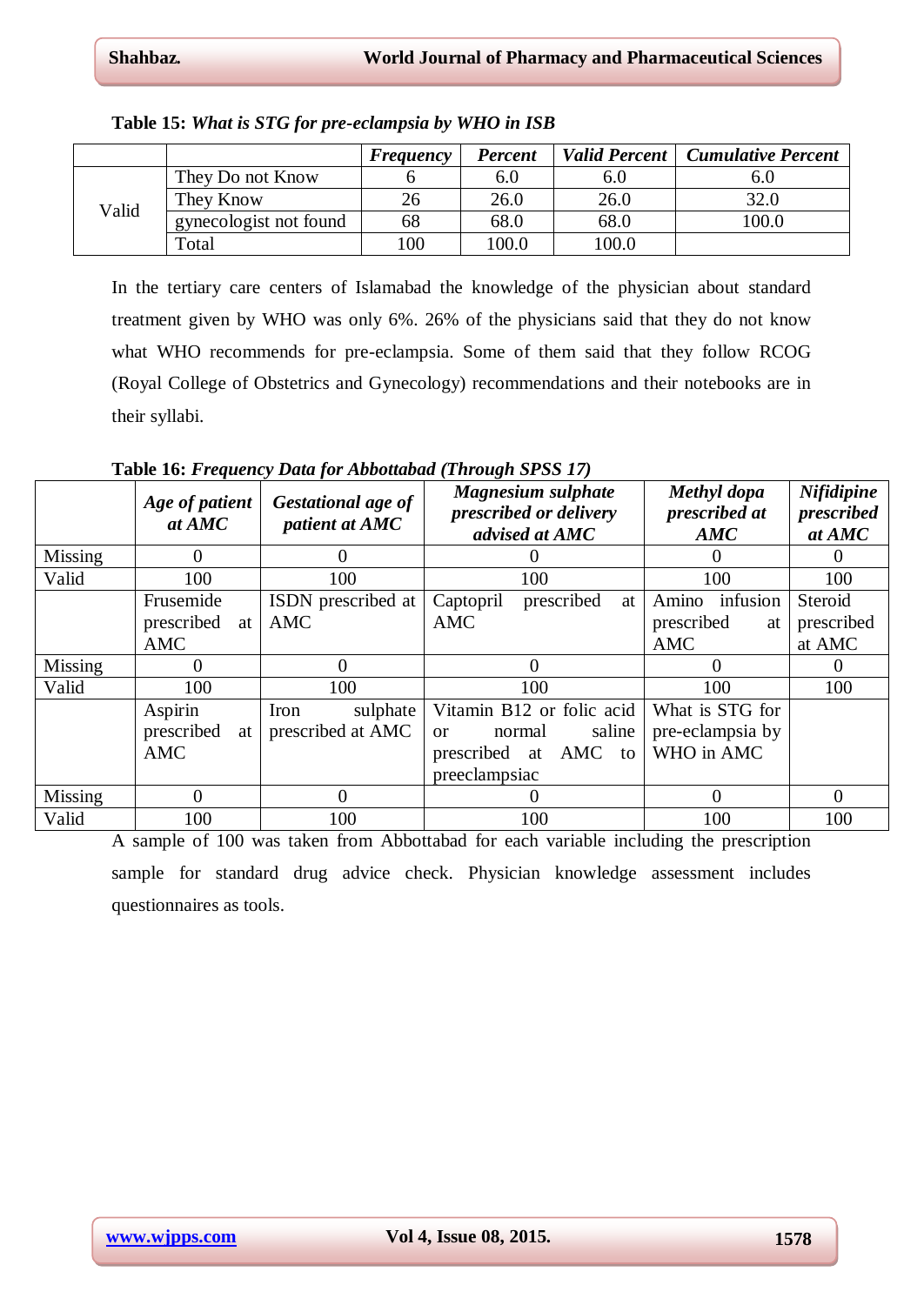| ----- - - - - - - 0 | $\sim$ $\mu$ where we can $\sim$ | <b>Frequency</b> | <b>Percent</b> | <b>Valid Percent</b> | <b>Cumulative Percent</b> |
|---------------------|----------------------------------|------------------|----------------|----------------------|---------------------------|
|                     | 20                               | $\overline{4}$   | 4.0            | 4.0                  | 4.0                       |
|                     | 21                               | $\overline{2}$   | 2.0            | 2.0                  | 6.0                       |
|                     | 22                               | $\mathbf{1}$     | 1.0            | 1.0                  | 7.0                       |
|                     | 23                               | $\mathbf{1}$     | 1.0            | 1.0                  | 8.0                       |
|                     | 24                               | $\mathbf{1}$     | 1.0            | 1.0                  | 9.0                       |
|                     | 25                               | 9                | 9.0            | 9.0                  | 18.0                      |
|                     | 26                               | $\overline{8}$   | 8.0            | 8.0                  | 26.0                      |
|                     | 27                               | $\overline{6}$   | 6.0            | 6.0                  | 32.0                      |
|                     | 28                               | $\overline{2}$   | 2.0            | 2.0                  | 34.0                      |
|                     | 29                               | 6                | 6.0            | 6.0                  | 40.0                      |
|                     | 30                               | 13               | 13.0           | 13.0                 | 53.0                      |
| Valid               | 31                               | 3                | 3.0            | 3.0                  | 56.0                      |
|                     | 32                               | $\overline{5}$   | 5.0            | 5.0                  | 61.0                      |
|                     | 33                               | $\overline{3}$   | 3.0            | 3.0                  | 64.0                      |
|                     | 34                               | $\overline{3}$   | 3.0            | 3.0                  | 67.0                      |
|                     | 35                               | $\overline{7}$   | 7.0            | 7.0                  | 74.0                      |
|                     | 36                               | $\mathbf{1}$     | 1.0            | 1.0                  | 75.0                      |
|                     | 37                               | 3                | 3.0            | 3.0                  | 78.0                      |
|                     | 38                               | $\overline{3}$   | 3.0            | 3.0                  | 81.0                      |
|                     | 39                               | $8\,$            | 8.0            | 8.0                  | 89.0                      |
|                     | 40                               | $\overline{5}$   | 5.0            | 5.0                  | 94.0                      |
|                     | 41                               | $\overline{3}$   | 3.0            | 3.0                  | 97.0                      |
|                     | 42                               | $\overline{3}$   | 3.0            | 3.0                  | 100.0                     |
|                     | Total                            | 100              | 100.0          | 100.0                |                           |

## **Table 17:** *Age of patient at AMC*

The age frequency chart from Islamabad shows that most pre-eclampsia pregnant women are from the age group of 25years -30years. The age group highly suffering is 30years of age with 13% cases found.

## **Table 18:** *Gestational age of patient at AMC*

|       |       | Frequency | <b>Percent</b> | <b>Valid Percent</b> | <b>Cumulative Percent</b> |
|-------|-------|-----------|----------------|----------------------|---------------------------|
| Valid |       |           | 7.0            |                      |                           |
|       |       |           | 6.U            | o.u                  |                           |
|       |       | o J       | 87.0           | 87.0                 | .00.0                     |
|       | Total | 00        | 100.0          | 00.0                 |                           |

According to the Abbottabad data the gestational age in which pre-eclampsia occurs 87% is 3<sup>rd</sup> trimester which is according to the standard studies. As pre-eclampsia occurs mostly in  $32<sup>nd</sup>$  week of the pregnancy. (11)

**Table 19:** *Magnesium sulphate prescribed or delivery advised at AMC*

|       |                            | <b>Frequency</b> | <b>Percent</b> | <b>Valid Percent</b> | <b>Cumulative Percent</b> |
|-------|----------------------------|------------------|----------------|----------------------|---------------------------|
| Valid | STG absent                 |                  |                |                      |                           |
|       | magnesium sulphate present | 93               | 93.0           | 93.0                 | 96.0                      |
|       | delivery                   |                  | 4.O            | 4.U                  | 100.0                     |
|       | $\tau$ <sub>otal</sub>     | 100              | 100.0          | 100.0                |                           |

This data from Abbottabad clearly depicts that the WHO recommended standard for preeclampsia is present in only 93% of prescriptions. In only 3% of prescriptions it is absent. On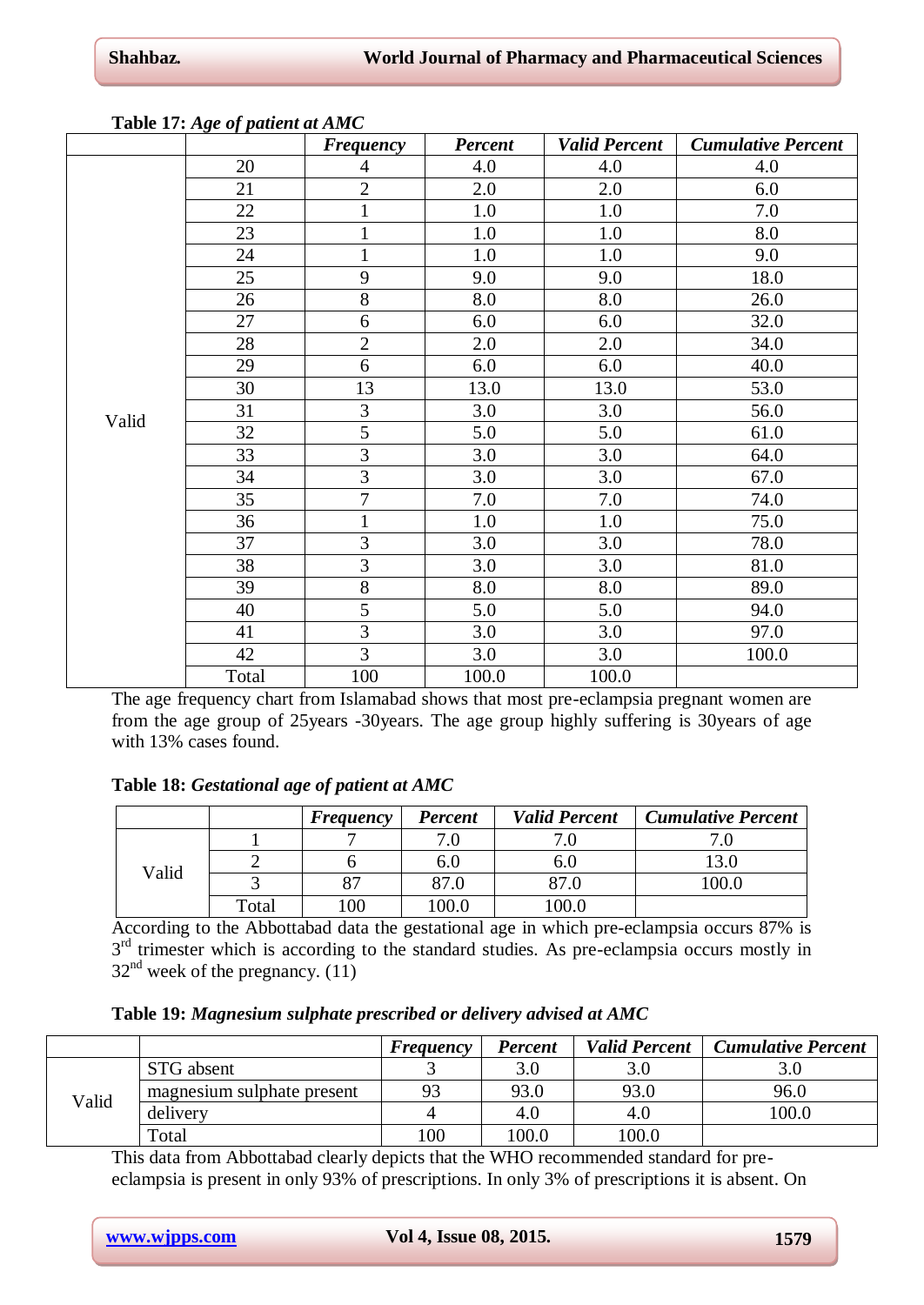the other hand 4% are the delivery cases in pre-eclampsia which is more ideal as treatment as proposed by studies. (4)

|       |         | <b>Frequency</b> | <b>Percent</b> | <b>Valid Percent</b> | <b>Cumulative Percent</b> |
|-------|---------|------------------|----------------|----------------------|---------------------------|
|       | Absent  |                  |                | 2.C                  |                           |
| Valid | Present | 98               | 98.0           | 98.0                 | 100.0                     |
|       | Total   | 00               | 100.0          | .00.0                |                           |

**Table 20:** *Methyl dopa prescribed at AMC*

The trend of prescribing methyl dopa is 98% which is more than MgSO4. But still there will b reasons behind for only 5% more prescribing trend of this medicine. Obviously criterion changes from patient to patient.

**Table 21:** *Nifidipine prescribed at AMC*

|       |         | <b>Frequency</b> | <b>Percent</b> | <b>Valid Percent</b> | <b>Cumulative Percent</b> |
|-------|---------|------------------|----------------|----------------------|---------------------------|
|       | Absent  | QQ               | 99.0           | 99.0                 | 99.0                      |
| Valid | Present |                  |                |                      | 100.0                     |
|       | Total   | 100              | 100.0          | 100.0                |                           |

Nifidipine is present in only 1 % of prescriptions which shows neglible prescribing trend for this medicine at AMC.

#### **Table 22:** *Frusemide prescribed at AMC*

|       |        | <i><b>Frequency</b></i> | <b>Percent</b> | <b>Valid Percent</b> | <b>Cumulative Percent</b> |
|-------|--------|-------------------------|----------------|----------------------|---------------------------|
| Valid | Absent | 00                      | .00.0          | 100.0                | 100.0                     |

No prescriptions frusemide. Which shows that trend of prescribing this medicine during preeclampsia is nil. This is at standard because frusemide is a diuretic strongly contraindicated in pregnancy (Bilal, Mir, Mahmood and Amin, 2010). It causes hyperkaliemia, renal impairment and hypovolemia which is not tolerable in pre-eclampsia.

**Table 23:** *ISDN prescribed at AMC*

|       |         | <b>Frequency</b> | <b>Percent</b> | <b>Valid Percent</b> | <b>Cumulative Percent</b> |
|-------|---------|------------------|----------------|----------------------|---------------------------|
|       | Absent  |                  | 3.0            | 3.0                  |                           |
| Valid | Present |                  | 97.0           | 97.0                 | 100.0                     |
|       | Total   | 00               | 100.0          | 100.0                |                           |

At Abbottabad 97% of prescriptions for pre-eclampsia contains isosorbide dinitrate. It is a vasodilator and blood pressure lowering drug but at the mean time it is pregnancy risk factor C drug. So it should be tried to prescribe less. Furthermore its prescription in pre-eclampsia at AMC shows that it is last choice to save mother life by lowering blood pressure and taking baby life as  $2<sup>nd</sup>$  priority.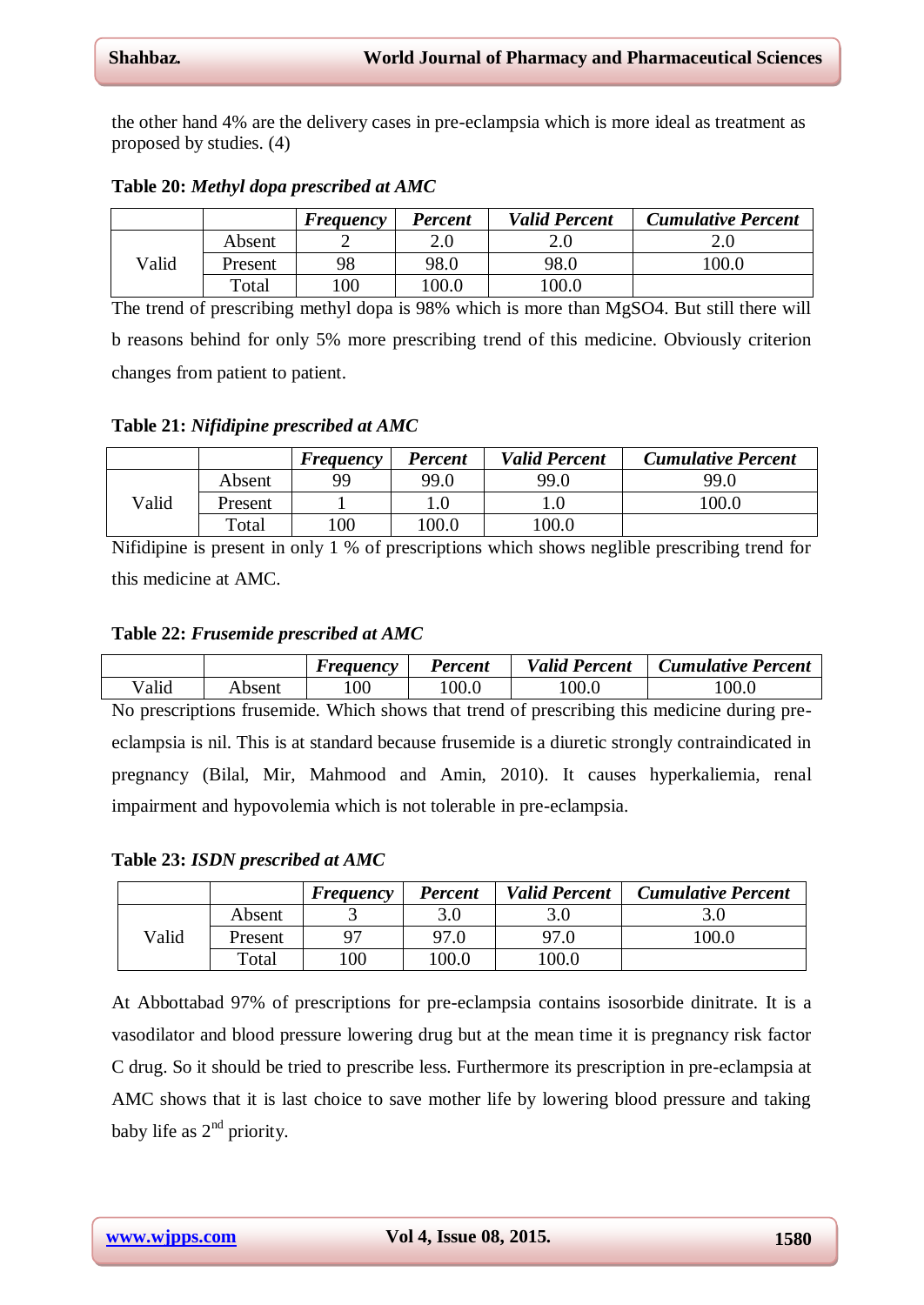## **Table 24:** *Captopril prescribed at AMC*

|       |                      | <i>reauency</i> | Percent | $\mathbf{r}$<br>$\mathbf{r}$<br>Percent<br>Valid | Cumulative Percent |
|-------|----------------------|-----------------|---------|--------------------------------------------------|--------------------|
| Valid | Absent               | 100             | 0.00    | 100.0                                            | 100.0              |
|       | $\ddot{\phantom{1}}$ |                 |         | $\sim$                                           |                    |

At the same vicinity in tertiary care centers no prescription of pre-eclampsia patient contains

captopril for lowering blood pressure.

## **Table 25: Amino infusion prescribed at AMC**

|       |        | <i>Freauency</i> | Percent | <b>Valid</b><br>ת -<br>Percent | Cumulative Percent |
|-------|--------|------------------|---------|--------------------------------|--------------------|
| Valid | Absent | 100              | 100.0   | 100.0                          | 00.0               |
|       |        | .                |         | $\lambda$ $\lambda$ $\Lambda$  |                    |

Amino infusions were not the part of the prescriptions at AMC.

## **Table 26:** *Steroid prescribed at AMC*

|                                                                   |        | Freauency | Percent | <b>Valid Percent</b> | <b>Cumulative Percent</b> |  |  |
|-------------------------------------------------------------------|--------|-----------|---------|----------------------|---------------------------|--|--|
| Valid                                                             | Absent | 00        | .00.0   | 100.0                | 100.0                     |  |  |
| $\lambda$ $\lambda$ $\Lambda$ $\cap$<br>$\mathbf{D} = \mathbf{A}$ |        |           |         |                      |                           |  |  |

Dexomethasone is not the part of the prescription at AMC.

## **Table 27:** *LOPRIN prescribed at AMC*

|       |        | Frequency | <b>Percent</b> | <b>Valid Percent</b> | <b>Cumulative Percent</b> |
|-------|--------|-----------|----------------|----------------------|---------------------------|
| /alid | Absent | 00        | 100.0          | 100.0                | 0.00                      |
|       |        |           | $\cdots$       |                      |                           |

Loprin is not the part of the prescription at AMC.

## **Table 28:** *Iron sulphate prescribed at AMC*

|       |         | Frequency | <b>Percent</b> | <b>Valid Percent</b> | <b>Cumulative Percent</b> |
|-------|---------|-----------|----------------|----------------------|---------------------------|
|       | Absent  | 99        | 99.0           | 99.0                 | 99.0                      |
| Valid | Present |           |                |                      | 100.0                     |
|       | Total   | 100       | 100.0          | 100.0                |                           |

At AMC only 1% of prescriptions contain iron sulphate supplements.

## **Table 29:** *Vitamin B12 or folic acid or normal saline prescribed at AMC to pre-eclampsiac*

|       |        | Freauency | Percent | <b>Valid Percent</b> | Cumulative Percent |
|-------|--------|-----------|---------|----------------------|--------------------|
| Valid | Absent | 100       | 100.0   | 100.0                | 100.0              |

No prescription showed presence of vitamin B12 or normal saline drip addition.

## **Table 30:** *What is STG for pre-eclampsia by WHO in AMC*

|       |                        | <b>Frequency</b> | <b>Percent</b> | <b>Valid Percent</b> | <b>Cumulative Percent</b> |
|-------|------------------------|------------------|----------------|----------------------|---------------------------|
|       | They Do not Know       |                  |                |                      |                           |
| Valid | They Know              |                  | 4.U            | 4.0                  | 0.U                       |
|       | gynecologist not found | 94               | 94.0           | 94.0                 | 100.0                     |
|       | Total                  | 100              | 100.0          | 100.0                |                           |

Only 4% physicians know the WHO guidelines for pre-eclampsia.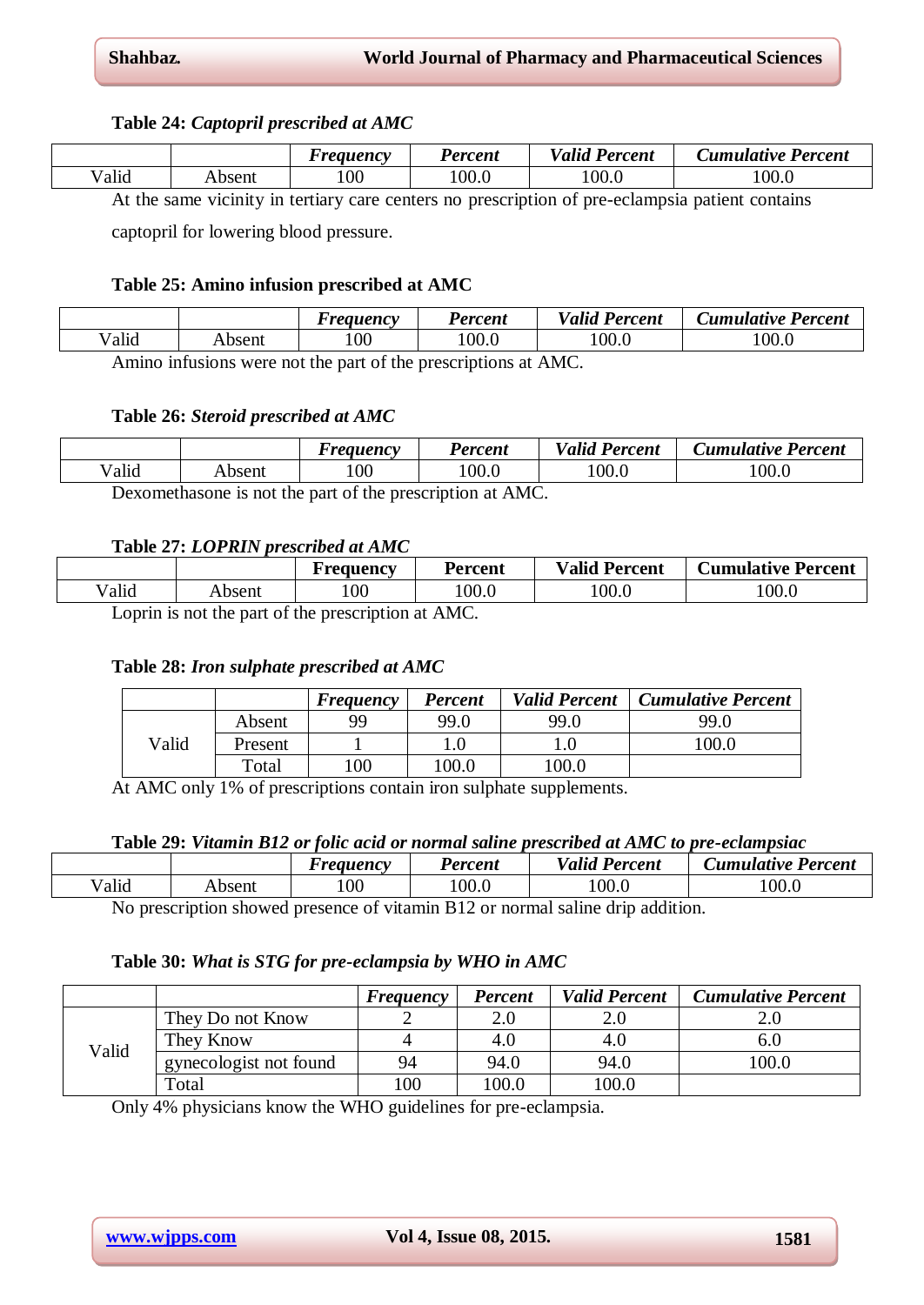## **CROSSTABULATION ANALYSIS**

## **Table 1.1**

| <b>Case Processing Summary</b>             |          |                |                  |                |          |                |  |  |
|--------------------------------------------|----------|----------------|------------------|----------------|----------|----------------|--|--|
|                                            | Cases    |                |                  |                |          |                |  |  |
|                                            |          | Valid          |                  | <b>Missing</b> |          | <b>Total</b>   |  |  |
| Magnesium sulphate prescribed or           | $\bm{N}$ | <b>Percent</b> | $\boldsymbol{N}$ | <b>Percent</b> | $\bm{N}$ | <b>Percent</b> |  |  |
| delivery advised at ISB * Magnesium        |          |                |                  |                |          |                |  |  |
| sulphate prescribed or delivery advised at | 100      | 94.3%          | 6                | 5.7%           | 106      | 100.0%         |  |  |
| AMC * Gestational age of patient at ISB    |          |                |                  |                |          |                |  |  |
| Magnesium sulphate prescribed or           |          |                |                  |                |          |                |  |  |
| delivery advised at ISB * Magnesium        | 100      | 94.3%          |                  | 5.7%           | 106      | 100.0%         |  |  |
| sulphate prescribed or delivery advised at |          |                | 6                |                |          |                |  |  |
| AMC * Gestational age of patient at AMC    |          |                |                  |                |          |                |  |  |

A sample of 100 prescriptions was taken each from Islamabad and Abbottabad. Taking into account the standard treatment guidelines of WHO the presence of magnesium sulphate as first choice medicine was detected. A cross tabulation test was applied among the two city's tertiary care centers to judge which city is more following the standards proposed by WHO.

| 1. Magnesium sulphate prescribed or delivery advised at ISB * Magnesium sulphate prescribed or delivery |  |
|---------------------------------------------------------------------------------------------------------|--|
| advised at AMC * Gestational age of patient at ISB Cross tabulation.                                    |  |
|                                                                                                         |  |

|                                          | count                                                          |                                                             |                   |                                  |          |              |
|------------------------------------------|----------------------------------------------------------------|-------------------------------------------------------------|-------------------|----------------------------------|----------|--------------|
|                                          |                                                                | Magnesium sulphate prescribed or<br>delivery advised at AMC |                   |                                  |          |              |
| <b>Gestational age of patient at ISB</b> |                                                                |                                                             | <b>STG</b> absent | magnesium<br>sulphate<br>present | delivery | <b>Total</b> |
|                                          | Magnesium sulphate                                             | STG absent                                                  | $\Omega$          | 5                                |          | 5            |
|                                          | prescribed or delivery<br>advised at ISB                       | Magnesium<br>sulphate present                               |                   | 6                                |          |              |
|                                          | Total                                                          |                                                             |                   | 11                               |          | 12           |
|                                          |                                                                | STG absent                                                  |                   | 46                               | 3        | 50           |
|                                          | Magnesium sulphate<br>prescribed or delivery<br>advised at ISB | Magnesium<br>sulphate present                               | 0                 | 33                               | 0        | 33           |
|                                          |                                                                | Delivery                                                    |                   | 3                                |          | 5            |
|                                          | Total                                                          |                                                             | 2                 | 82                               |          | 88           |

If we keep the gestational age of patient constant at Islamabad sector and make a comparison between the standard prescriptions for pre-eclampsia patient, following facts come out.

# **2 nd GA Period**

1. In the second gestational stage Magnesium sulphate is present in 7 prescriptions at ISB and it is present in 11 prescriptions at ATD. Thus Abbottabad is more near to the standard.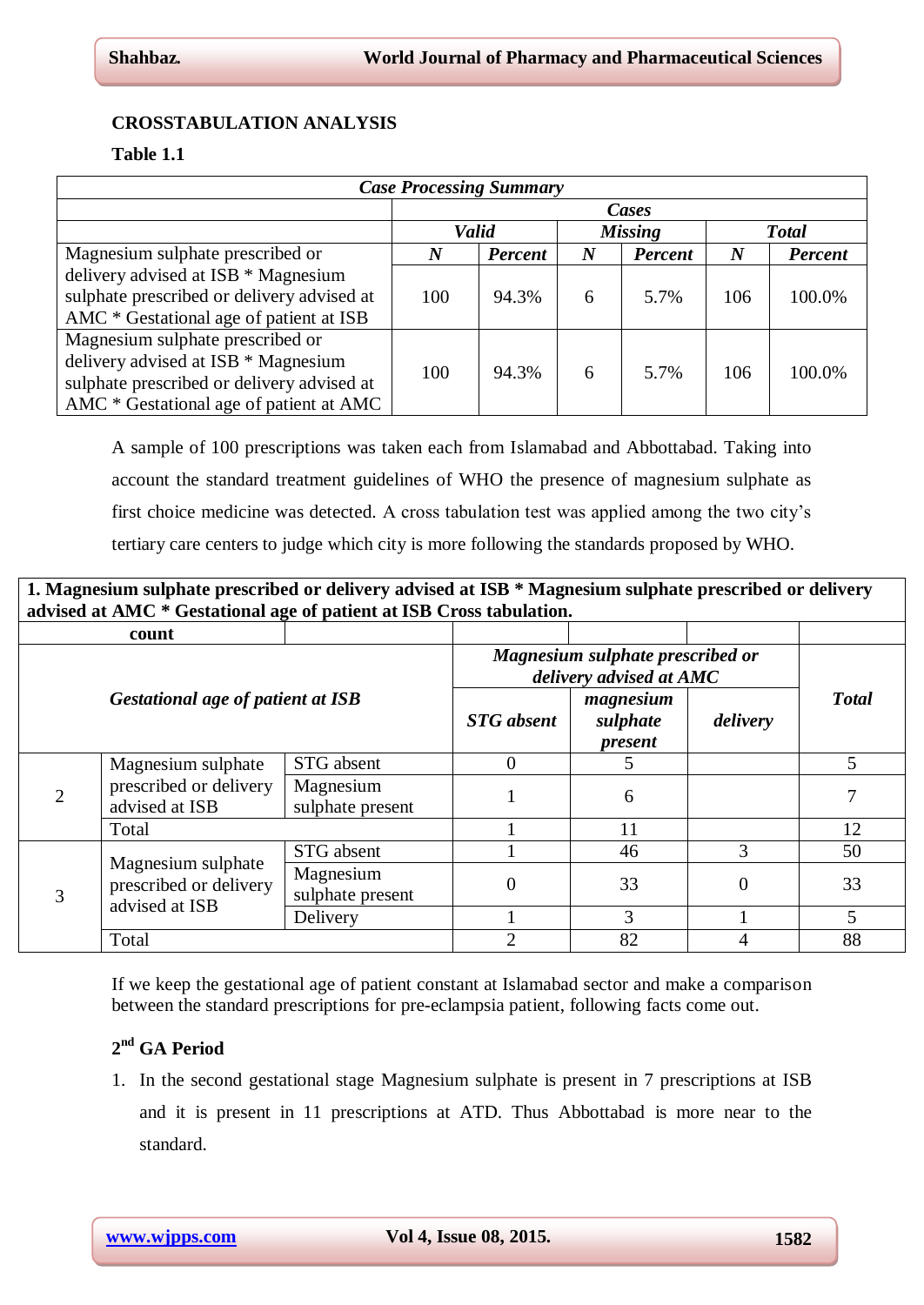- 2. In the second gestational stage Magnesium sulphate is absent in 5 prescriptions of ISB and it is absent in only one prescription at ATD. Thus Islamabad sector is missing the standard prescription trend four times more.
- 3. There is no delivery case or abortion case in the second gestational stage.

# **3 rd GA Period**

- 1. In the third GA Magnesium Sulphate is present in 33 prescriptions at Islamabad sector and same medicine is present in 82 prescriptions of Abbottabad sector. It clearly reflects that Abbottabad sector is very near to STGs introduced by WHO.
- 2. In the third GA Magnesium Sulphate is absent in 50 prescriptions of ISB and same medicine is absent in just 2 prescriptions of ATD. Thus Abbottabad sector is avoiding the standard negligibly and are following the WHO policy more.
- 3. There are 5 delivery cases at ISB and 4 delivery cases at ATD. Thus in this case Islamabad is one step forward to save the mother life as proposed by the researches.

## **GRAPH 1**

This graph is drawn keeping gestational at Islamabad constant. The green area shows that mostly Magnesium sulphate is prescribed at Abbottabad AMC. The overall maximum women suffering from pre-eclampsia are in third trimester.

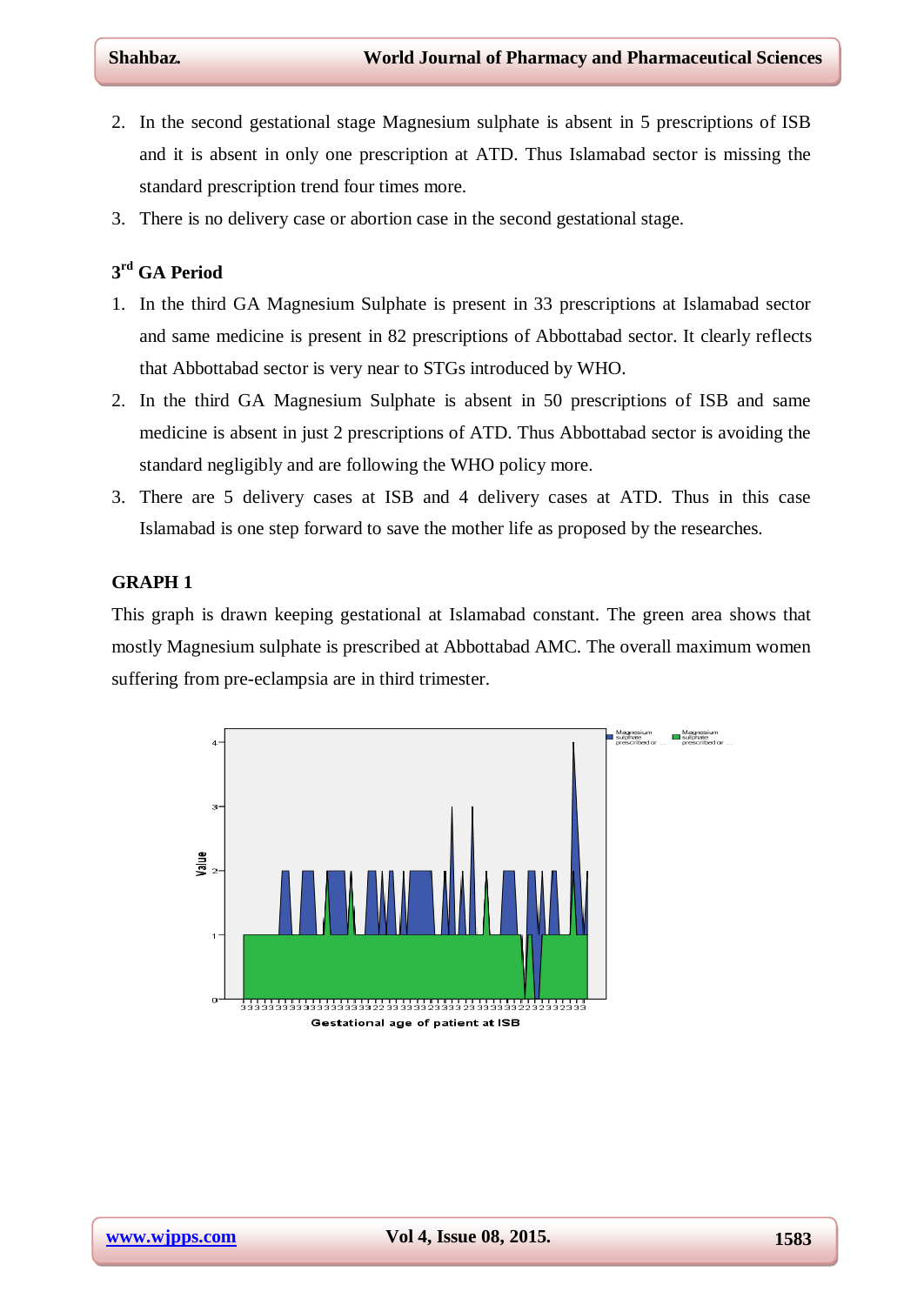## **Table 1.2**

*2.Magnesium sulphate prescribed or delivery advised at ISB \* Magnesium sulphate prescribed or delivery advised at AMC \* Gestational age of patient at AMC Cross tabulation* **Count Gestational age of patient at AMC** *Magnesium sulphate prescribed or delivery advised at AMC* **Total STG absent magnesium sulphate present delivery** 1 Magnesium sulphate prescribed or delivery advised at ISB  $STG$  absent  $\begin{array}{cccc} 0 & 2 & 1 & 3 \end{array}$ Magnesium  $\begin{array}{c|c|c|c|c|c|c} \text{wagnesium} & 1 & 1 & 0 & 2 \\ \text{subject present} & 1 & 1 & 0 & 2 \end{array}$ Delivery 1 1 0 1 2 Total 2 3 2 7  $\mathcal{D}_{\mathcal{L}}$ Magnesium sulphate prescribed or delivery advised at ISB  $STG$  absent  $1 \t 1 \t 2 \t 1 \t 1$ Magnesium  $\begin{array}{c|c} \text{wagnesium} \\ \text{subplate present} \end{array}$  0 1 0 1 Delivery  $\begin{array}{cccc} \vert & 0 \vert & 1 \vert & 0 \end{array}$  1 Total  $1 \t 1 \t 4 \t 1 \t 6$ 3 Magnesium sulphate prescribed or delivery advised at ISB STG absent 1 47 1 48 Magnesium sulphate present  $\begin{vmatrix} 37 & 0 & 37 \\ 0 & 37 & 0 \\ 0 & 0 & 37 \end{vmatrix}$ Delivery  $\begin{array}{|c|c|c|c|c|c|c|c|c|} \hline \text{Delivery} & 2 & 0 & 2 \end{array}$ Total 1 87

If we keep the gestational age of patient constant at Abbottabad sector and make a comparison between the standard prescriptions for pre-eclampsia patient, following facts come out.

# **1 st GA Period**

- 1. In the  $1<sup>st</sup>$  GA of pre-eclampsia patient the Magnesium sulphate is present in 2 prescriptions at ISD and same medicine is present in 3 prescriptions at ATD.
- 2. In the  $2^{nd}$  GA of pre-eclampsia patient the Magnesium sulphate is absent in 3 prescriptions of ISD and same medicine is absent in 2 prescriptions of ATD.
- 3. Similarly there are two delivery cases each in ISD and ATD for pre-eclampsia patients.

# **2 nd GA Period**

1. In the  $2<sup>nd</sup>$  GA of pre-eclampsia patient at ISD there is 1 prescription containing Magnesium sulphate and 4 prescriptions contain Magnesium sulphate at ATD.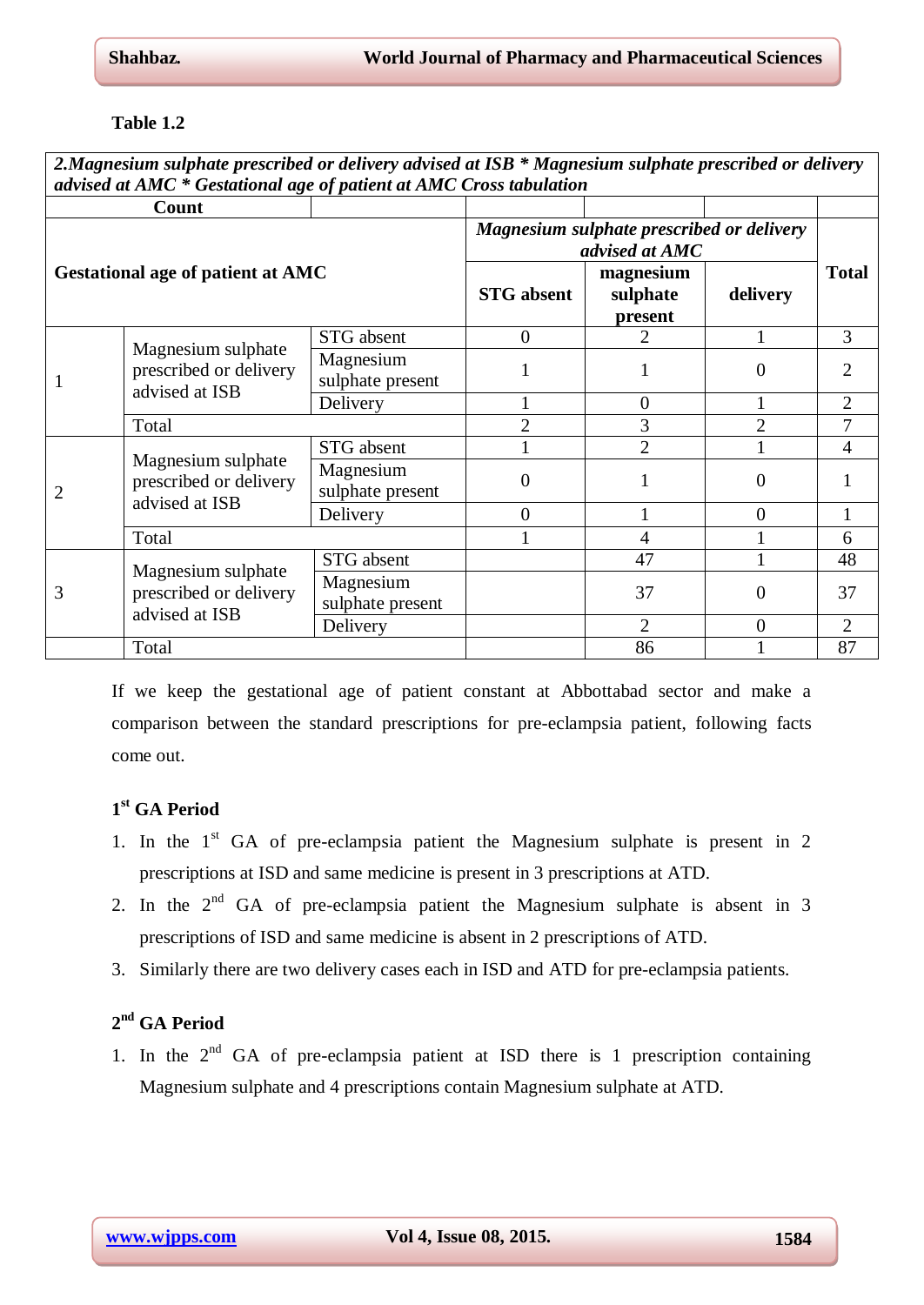- 2. In the  $2<sup>nd</sup> GA$  of pre-eclampsia patient at ISD there are 4 prescriptions in which there is no Magnesium sulphate and 1 prescription at ATD in which magnesium sulphate is absent.
- 3. There is one delivery prescribed each in ATD and ISD.

# **3 rd GA Period**

- 1. In the  $3<sup>rd</sup>$  GA of pre-eclampsia patient at ISD there are 37 prescriptions in which Magnesium sulphate is present and 86 prescriptions at ATD in which Magnesium sulphate is present.
- 2. In the  $3<sup>rd</sup>$  GA of pre-eclampsia patient at ISD there are 48 prescriptions in which Magnesium sulphate is absent and no prescription at ATD in which Magnesium sulphate is absent.
- 3. There are two delivery cases at ISD and one such case at ATD.

Overall the Islamabad sector is prescribing according to the recommendations of WHO only 45% and Ayub medical complex Abbottabad is prescribing according to the standards introduced by WHO for pre-eclampsia patient wit no other ailment is 96%. AMC Abbottabad is more near to general standards of World Health Organization.



## **GRAPH 1.2**

This graph shows the Magnesium sulphate or delivery prescribing intensity at Islamabad versus same treatment prescribing intensity at Abbottabad AMC. The area under the curve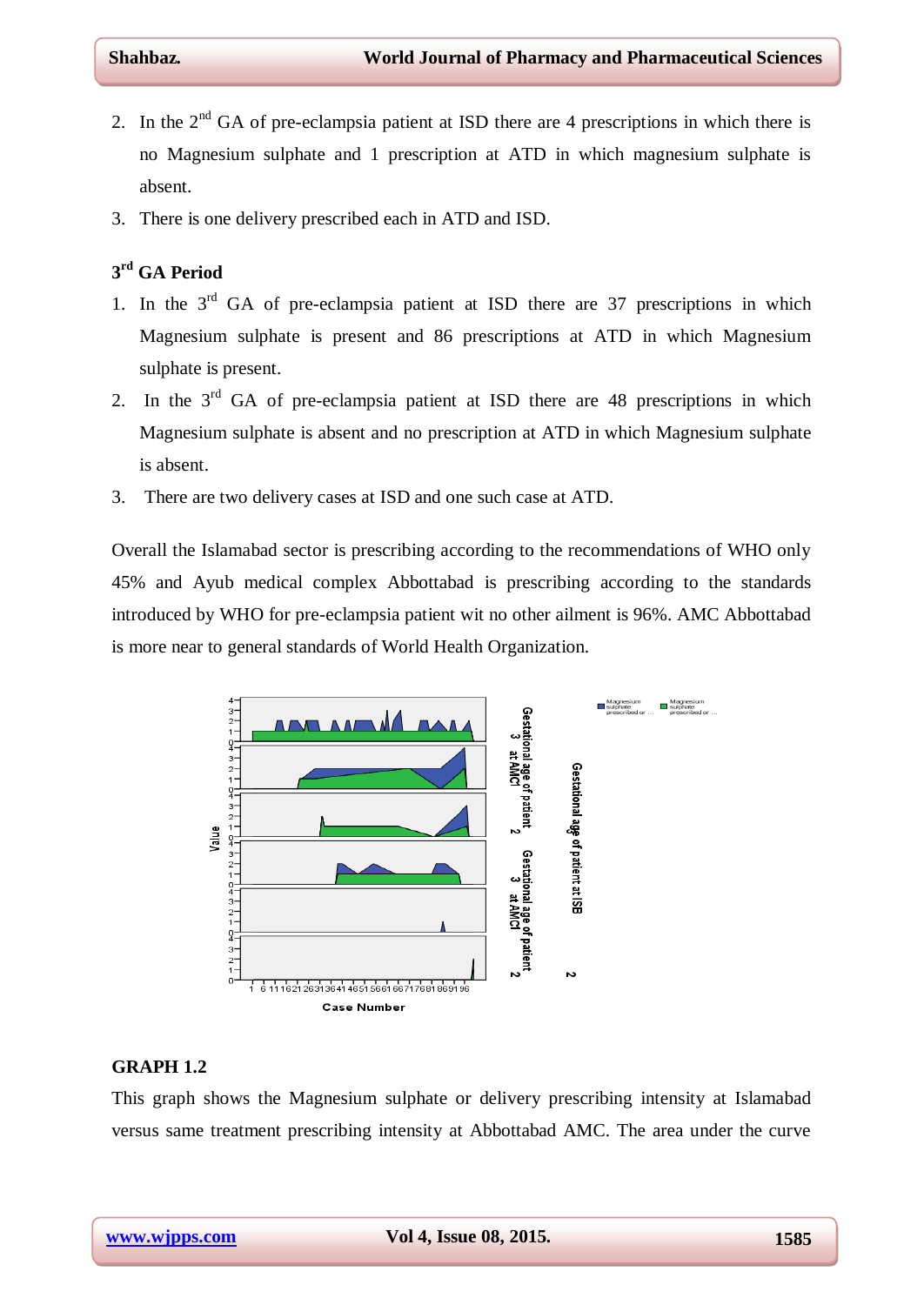shows prescribing intensity of the Standard. The blue box shows such practice in Islamabad and the green box shows such practice at AMC Abbottabad.

It is clear from graph that most prescribing practice of Magnesium sulphate is in Abbottabad AMC and similarly most cases belong to the third trimester of pregnancy.

## **DISCUSSION**

World Health Organization puts forward that Magnesium sulphate is the most necessary anti convulsant choice during pre-eclampsia to save the patient from entering into eclampsia stage. Similarly they further add that provided knee reflux is absent calcium gluconate is medicine of choice given every hour during pre-eclampsia. Further more dihydralazine is medicine of choice for lowering blood pressure.

Now in this project report I am determined to find out in two major Pakistan's city's tertiary care centers that how much they comply with these globally accepted standards. The patient ailment under consideration is pre-eclampsia during pregnancy with no other disease.

In my study and research on Islamabad tertiary care centers I found that only 33% of patients are receiving Magnesium sulphate and no patient is getting calcium gluconate or dihydralazine in its prescription at Pakistan Institute of Medical Sciences. However in the same institution the trend of prescribing nifidipine and adalact is much more in the same institution. One major reason behind is at PIMS physicians say that we do not follow WHO recommendations as these are not in our syllabi and they follow RCOG rules for prescribing medicine to the patient with pre-eclampsia. Similarly at SHIFA International they are prescribing Magnesium sulphate to 43% of prescriptions plus 10% of delivery or abortion cases. So 53% compliance I calculated at this health center. At this hospital the very quick trend observed is of poly pharmacy for multivitamins. The doctor's knowledge is no mater there but still they are unaware of STGs proposed by WHO. In the third hospital of Islamabad that is federal services hospital, they are prescribing the standard 45.7% plus 5.7% delivery cases. There is a great habit of prescribing frusemide and methyl dopa for lowering blood pressure. There doctor's knowledge about WHO standards was valid and they were implementing it well but at the mean time they have never studied WHO guidelines for standard treatment protocols. Thus in the Islamabad sector there are total of 45% compliance with the WHO guidelines with 88% cases of pre-eclampsia in the third trimester.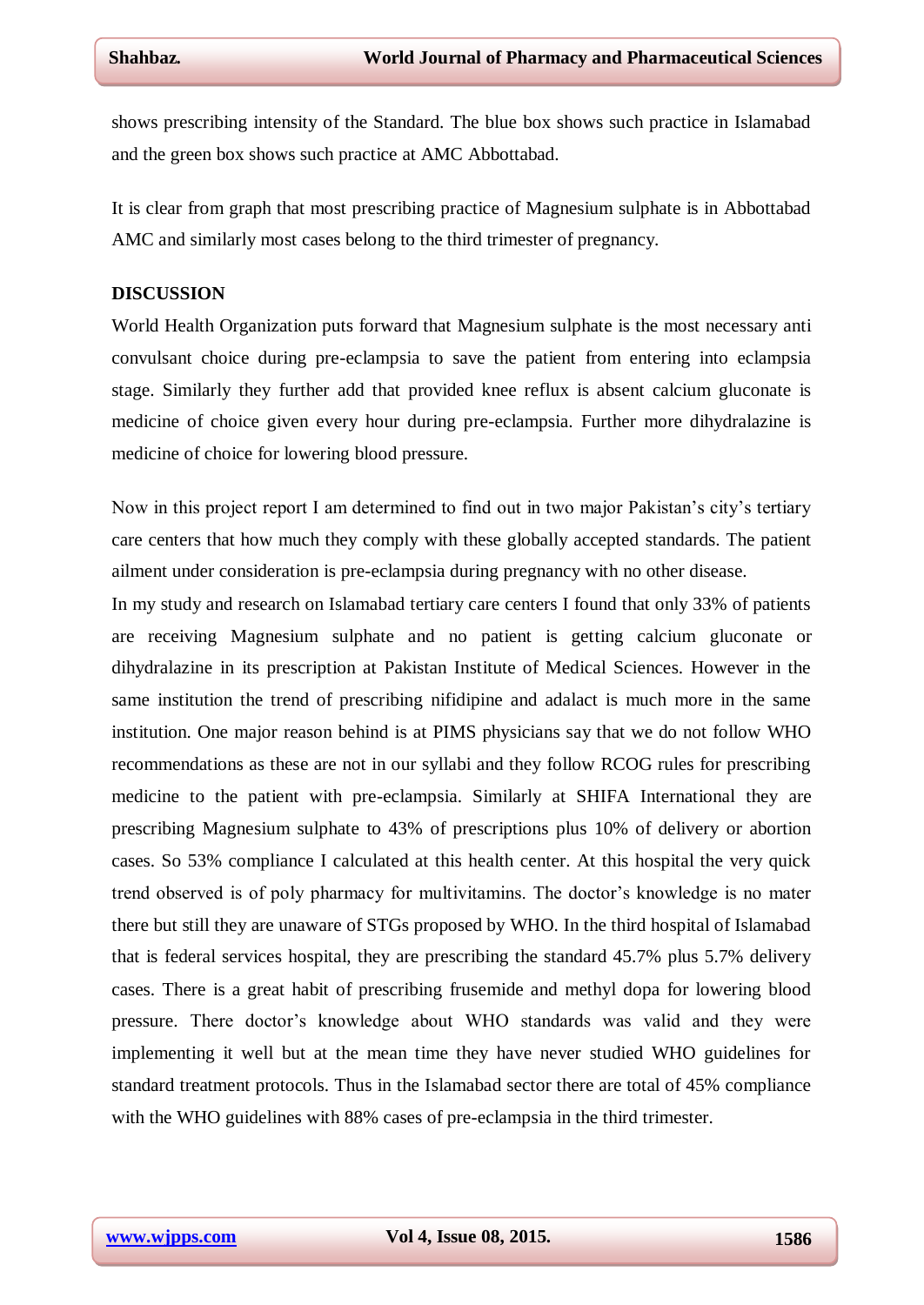Whereas in Abbottabad AMC they are prescribing 93% Magnesium sulphate and 4% delivery cases. Thus their compliance is 97% for prescribing standards with 87% of third trimester cases. There was no prescription containing calcium gluconate or dihydralazine. The physicians were unaware of the WHO guidelines. There were no charts of WHO guidelines in any city's center. 98% prescriptions contained methyl dopa for lowering blood pressure while 97% prescriptions contained isosorbide dinitrate.

Thus if we compare the two cities though all are ignorant of what exactly WHO recommends for pre-eclampsia but again according to their seniors advice and experience Abbottabad AMC is very much near to the standards. It is proudly said that the women at such settings would be definitely less prone to develop eclampsia after pre-eclampsia. It is sadly thought question that why in the developing capital city of Pakistan that is Islamabad we are 50% away from the standards. Obviously there are some good reasons behind and there some laps for such results which are needed to be vanished.

## **CONCLUSION**

The ultimate conclusion that comes out is that we are far away from the WHO standards and the thing to ponder is our main capital city is more devoid of health's criterion. Though thousand of seminars are conducted daily still there is no punch on the right track. Consideration is not there where it is needed. Right now its not too late. We should quickly reform the deformed condition. Actually the laps are at the top site first. That is the government area where they are not struggling to make such WHO guidelines as regular part of the physician's life. Such books should be the part of gynae syllabi those are recommended by WHO. The other researches to read and to seek knowledge from seniors experience should be a second choice.

At FGSH there is a written dosage form chart on the walls which is a good sign but at the mean time **FRUSEMIDE** is given to pregnant women to lower their blood pressure which is severely contraindicated in pregnancy. The practice of prescribing isosorbide dinitrate, frusemide and captopril is against the standards and against mother and child health.

#### **RECOMMENDATIONS**

 At the top level of Government World Health Organization's accepted syllabi should be introduced.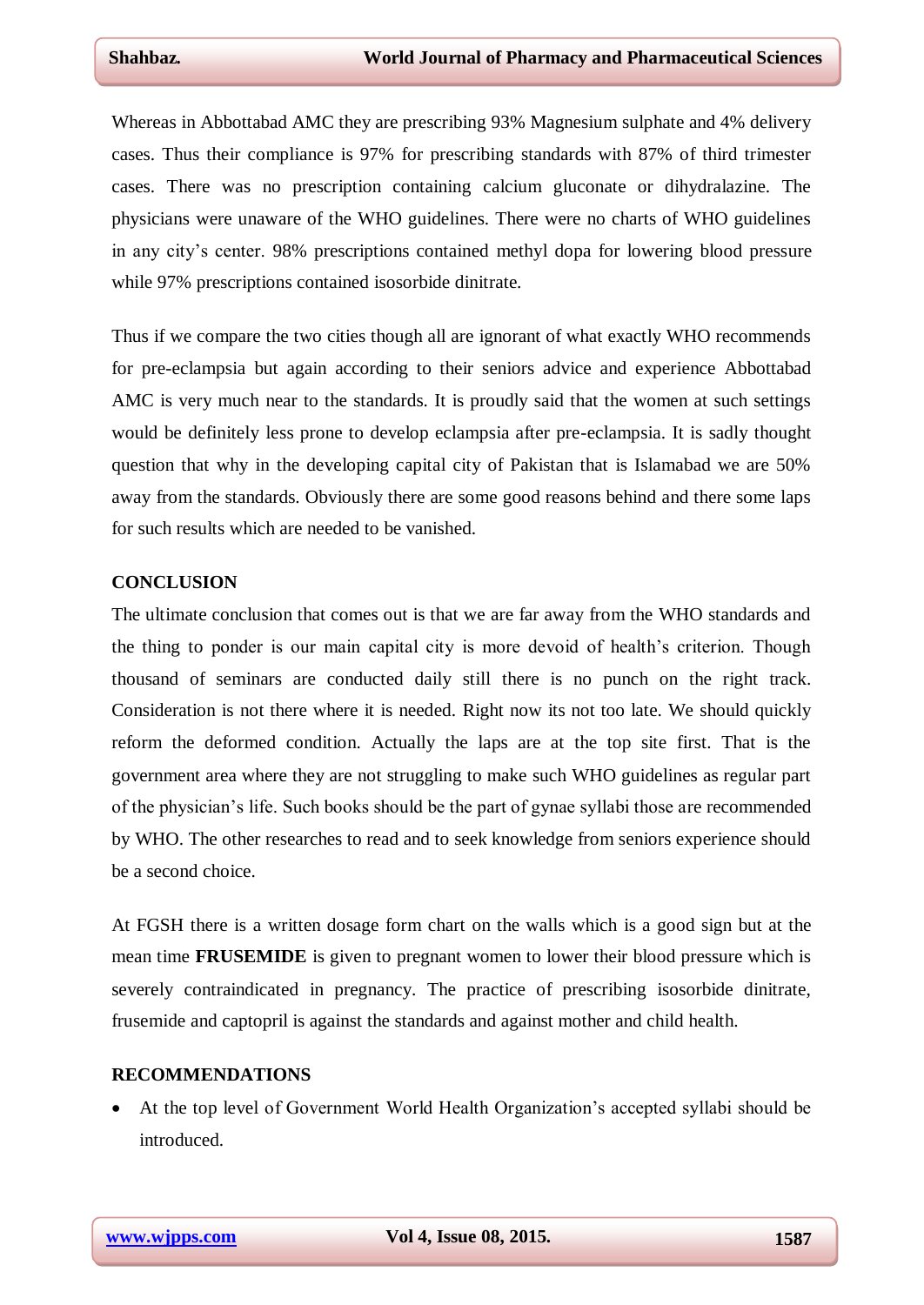- The practice routine of taking advice from a pharmacist at each health care setting about the STGs should be preferred as pharmacist is the person who is an expert of medicine.
- Seminar, work shops and counseling programs should be launched regularly.
- Monthly meetings and education courses for physicians and pharmacists should be conducted to inform them of latest practices and researches.
- Such activities should be done by the government trough electronic media to create awareness among the women.
- Research work in the mean time should be promoted.
- Prescribing a mother with drugs like frusemide, captopril and ISDN shows that no matter baby's life is in danger; we are neglecting the health and life of a mother as well.

## **ANNEXATION**

## **BY WORLD HEALTH ORGANIZATION**

## **2007**

## **Treatment Guidelines:- PRE-ECLAMPSIA/ECLAMPSIA SYNDROME**

## **Management**

## **Eclampsia**

- 1. Magnesium sulphate, IV infusion, 4 g in 250 mL dextrose 5% (or sodium chloride solution
- 0.9%) at a rate not exceeding 3 mL per minute
- 2. Calcium gluconate 10%, IV, 10 mL given slowly at a rate not exceeding 5 mL per minute

## **This treatment is recommended for**

## **Imminent eclampsia**

## **Eclampsia**

Severe pre-eclampsia, particularly in the presence of complications Check knee reflexes, and if absent, give calcium gluconate

3. Dihydralazine, IV, 0.625 mg every half hour until diastolic blood pressure <100 mmHg. Diastolic blood pressure  $\geq$ 120 mg Hg (short term treatment for hypertension)

## **REFERENCES**

1. Bilal, A., Mir, M., Mahmood, K. T., & Amin, (2010). Rational Use of Carboplatin in the Treatment of Non-Small-Cell Lung Cancer (NSCLC). Handbook of Cancer. Islamabad. Oxford Press.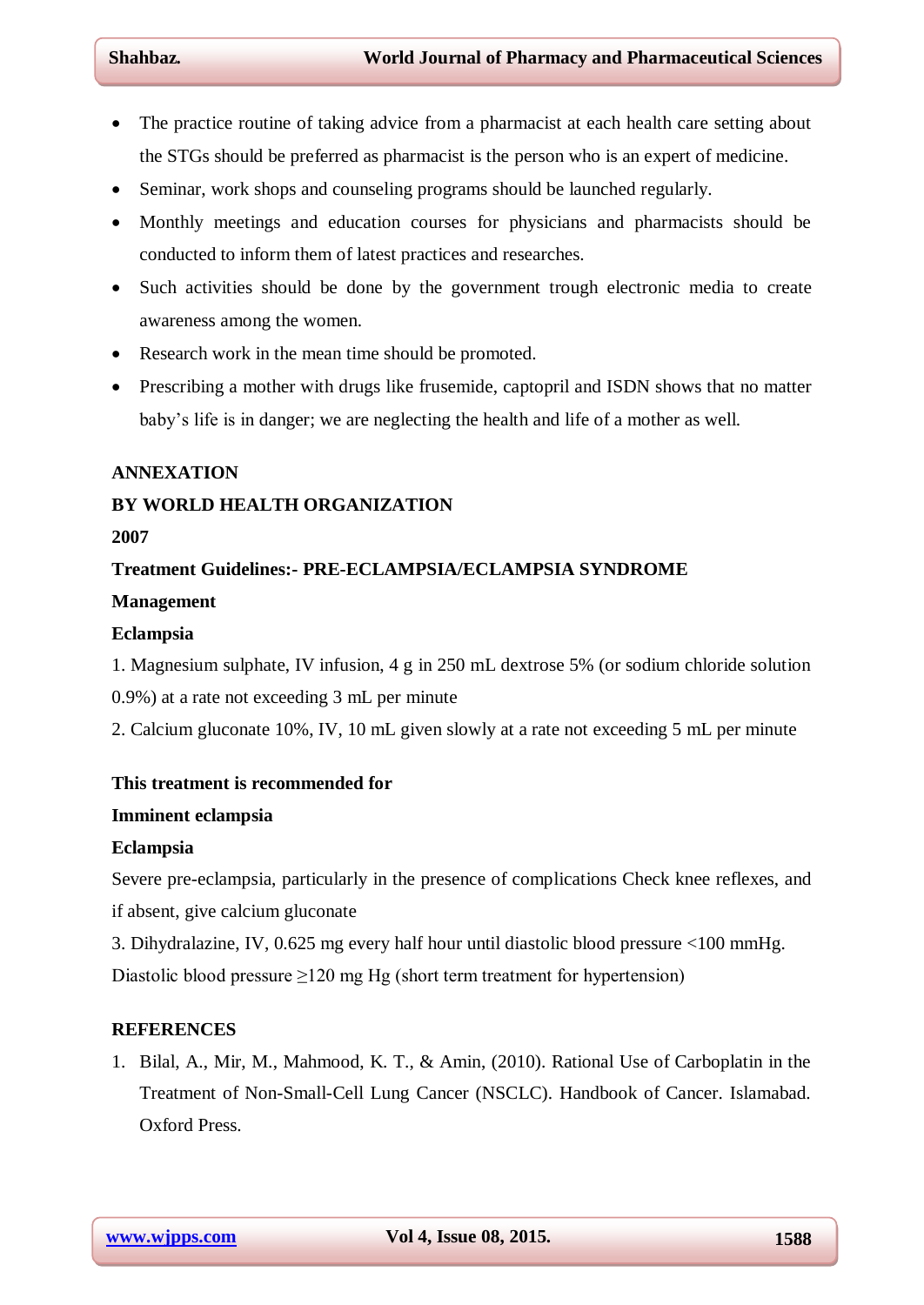- 2. Demir, B., Demir, S., Pasa, S., Guven, S., Atamer, Y., Atamer, A., & Kocyigit, Y. The role of homocysteine, asymmetric dimethylarginine and nitric oxide in pre-eclampsia. Journal of Obstetrics & Gynaecology, 2012; 32(6): 525-528.
- 3. Figueiredo, J. C., Grau, M. V., Haile, R. W., Sandler, R. S., Summers, R. W., Bresalier, R. S., Baron, J. A. Folic acid and risk of prostate cancer: results from a randomized clinical trial. Journal of the National Cancer Institute, 2009; 101(6): 432-435.
- 4. Fisk, N., & Atun, R. Systematic analysis of research underfunding in maternal and perinatal health. BJOG: An International Journal of Obstetrics & Gynecology, 2009; 116(3): 347-356.
- 5. Gangooly, S., Muttukrishna, S., & Jauniaux, E. In-Vitro Study of the Effect of Anti-Hypertensive Drugs on Placental Hormones and Angiogenic Proteins Synthesis in Pre-Eclampsia. Lancet, 2014; 11(2): 29-35.
- 6. Harms, M., Benitez, B. A., Cairns, N., Cooper, B., Cooper, P., Mayo, K., Bird, T. C9orf72 hexanucleotide repeat expansions in clinical Alzheimer disease. JAMA Neurology, 2013; 70(6): 736-741.
- 7. Heyborne, K. Magnesium sulfate tocolysis: time to quit. Obstetrics & Gynecology, 2007; 109(2, Part 1): 450.
- 8. Hussein, J., Mavalankar, D. V., Sharma, S., & D'Ambruoso, L. A review of health system infection control measures in developing countries: what can be learned to reduce maternal mortality. Globalization and Health, 2011; 7(1): 14.
- 9. Joseph, S., & Naǧmābādī, A. Encyclopedia of Women and Islamic Cultures: Family. Law and Politics, 2003; 1 (2): 55-59.
- 10. Keller, J., Frederking, D., & Layer, P. The spectrum and treatment of gastrointestinal disorders during pregnancy. Nature Clinical Practice Gastroenterology & Hepatology, 2008; 5(8): 430-443.
- 11. Kleinschnitz, C., Meuth, S., Kieseier, B., & Wiendl, H. Immunotherapeutic approaches in MS: update on pathophysiology and emerging agents or strategies 2006. Endocrine, Metabolic & Immune Disorders-Drug Targets (Formerly Current Drug Targets-Immune, Endocrine & Metabolic Disorders), 2007; 7(1): 35-63.
- 12. Mecham, N. Early recognition and treatment of shock in the pediatric patient. Journal of Trauma Nursing, 2006; 13(1): 17-21.
- 13. Muffley, P. E., Stitely, M. L., & Gherman, R. B. Early intrauterine pregnancy failure: a randomized trial of medical versus surgical treatment. American Journal of Obstetrics and Gynecology, 2002; 187(2): 321-326.